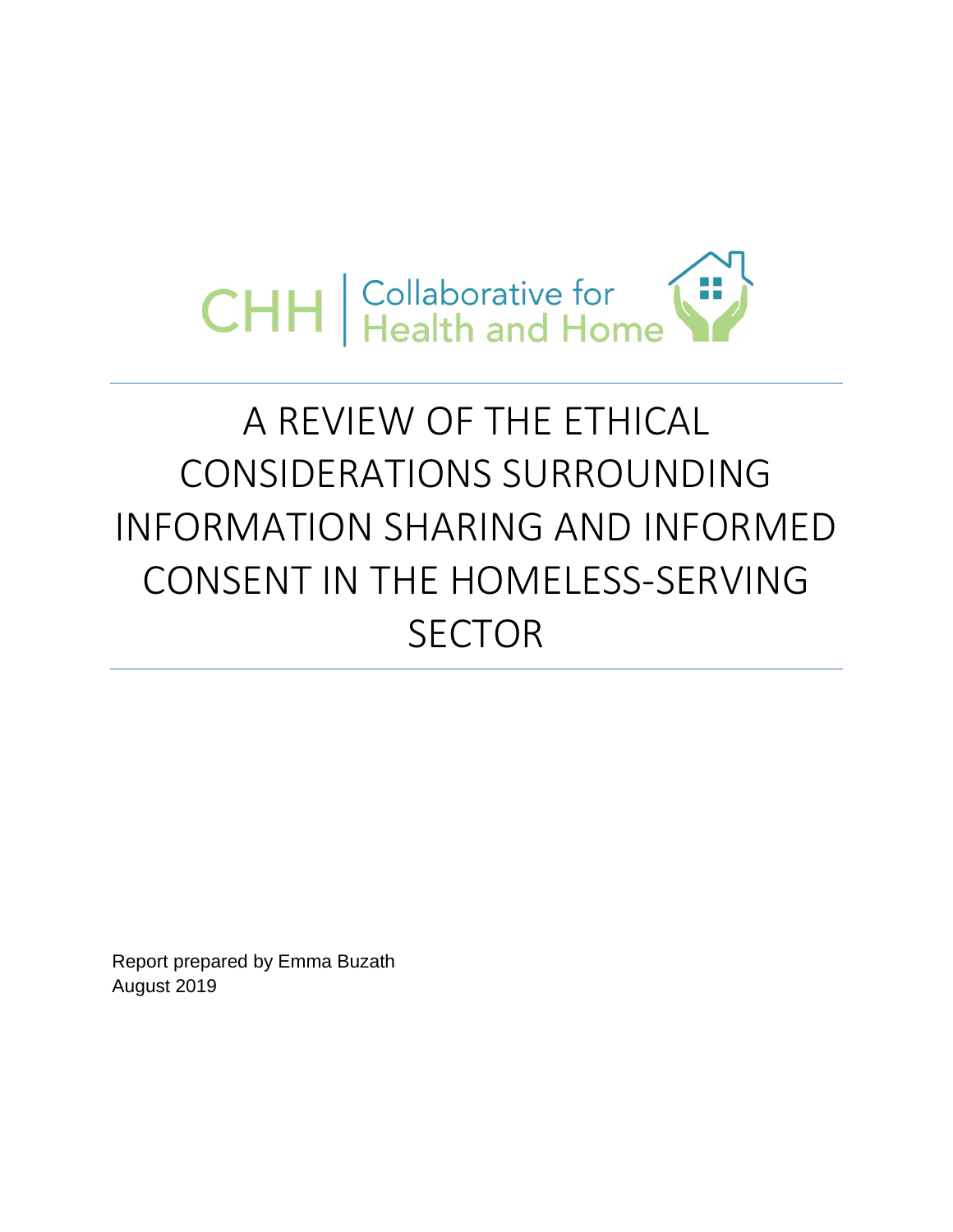### **Contents**

| OFFICE OF THE INFORMATION AND PRIVACY COMMISSIONER OF ALBERTA <sup>24</sup> 19                    |  |
|---------------------------------------------------------------------------------------------------|--|
|                                                                                                   |  |
|                                                                                                   |  |
| CANADIAN ASSOCIATION OF SOCIAL WORKERS AND THE ALBERTA COLLEGE OF SOCIAL WORKERS <sup>28-30</sup> |  |
|                                                                                                   |  |
|                                                                                                   |  |
| CANADIAN PSYCHOLOGIST ASSOCIATION AND THE COLLEGE OF ALBERTA PSYCHOLOGISTS <sup>31,33</sup> 22    |  |
|                                                                                                   |  |
|                                                                                                   |  |
|                                                                                                   |  |
|                                                                                                   |  |
|                                                                                                   |  |
|                                                                                                   |  |
|                                                                                                   |  |
|                                                                                                   |  |
|                                                                                                   |  |
|                                                                                                   |  |
| APPLEBAUM'S LEGALLY RELEVANT CRITERIA FOR DECISION-MAKING CAPACITY 31                             |  |
|                                                                                                   |  |
|                                                                                                   |  |
|                                                                                                   |  |
|                                                                                                   |  |
|                                                                                                   |  |
|                                                                                                   |  |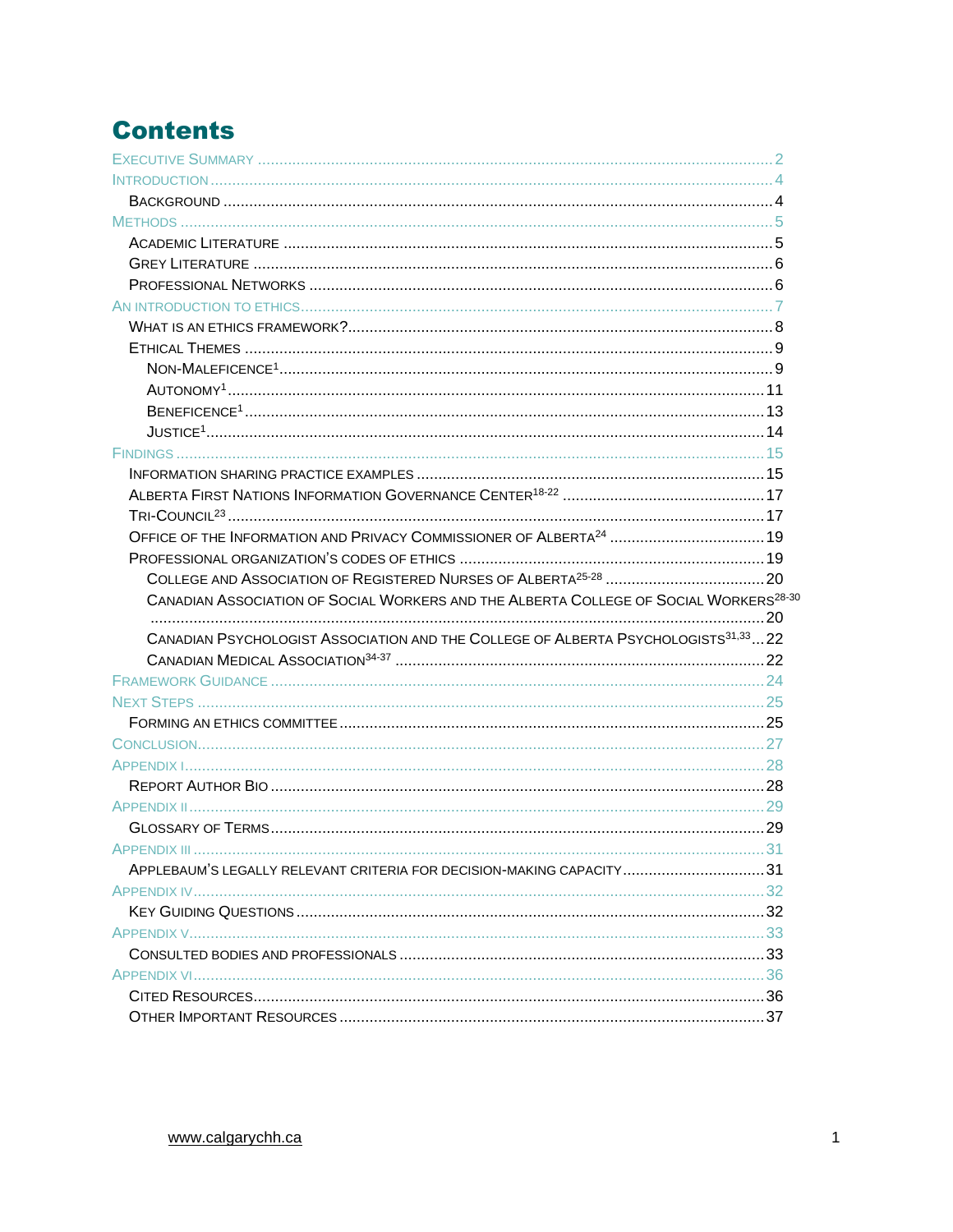# <span id="page-2-0"></span>Executive Summary

### Intro

Agencies in the homeless-serving sector collect a variety of information from some of Calgary's most vulnerable citizens. This information is critical to providing care and supports to individuals experiencing structural vulnerabilities. Ensuring that best practices for data collection and information sharing are used across and within agencies is of utmost importance to maintaining ethical integrity.

This environmental scan is the first stage of a multi-phased project focused on addressing a gap in knowledge surrounding information sharing and consent practices in the homeless-serving sector. The findings and standards identified in this report aim to support recommendations for future action in potentially drafting an ethical framework to govern information sharing between agencies in Calgary.

### Methods

This environmental scan encompassed searching academic journals, grey literature, professional organizations and conference programs. Two academic databases were searched, which yielded 256 articles that were then scanned based on abstract content. Special attention was given to information that was related to operations and programming. Solely theoretical work was excluded from the results; however, exceptions were made for publications that were referenced in meetings or were relevant to ethically framing the objectives of this project.

Parallel to the literature scan, staff from organizations and individuals were interviewed. The purpose of these interviews was to provide a more in-depth understanding of the ethical factors that shaped their existing policies and practices surrounding the protection of client or patient information.

### Findings

No existing ethical frameworks were found that strictly identify and evaluate the considerations of sharing information across agencies in the homeless-serving sector. As a result, this report lays out standards and factors that impact information sharing more generally. This included ethical standards defined by relevant local professional organizations.

The following themes emerged from interviews and the literature: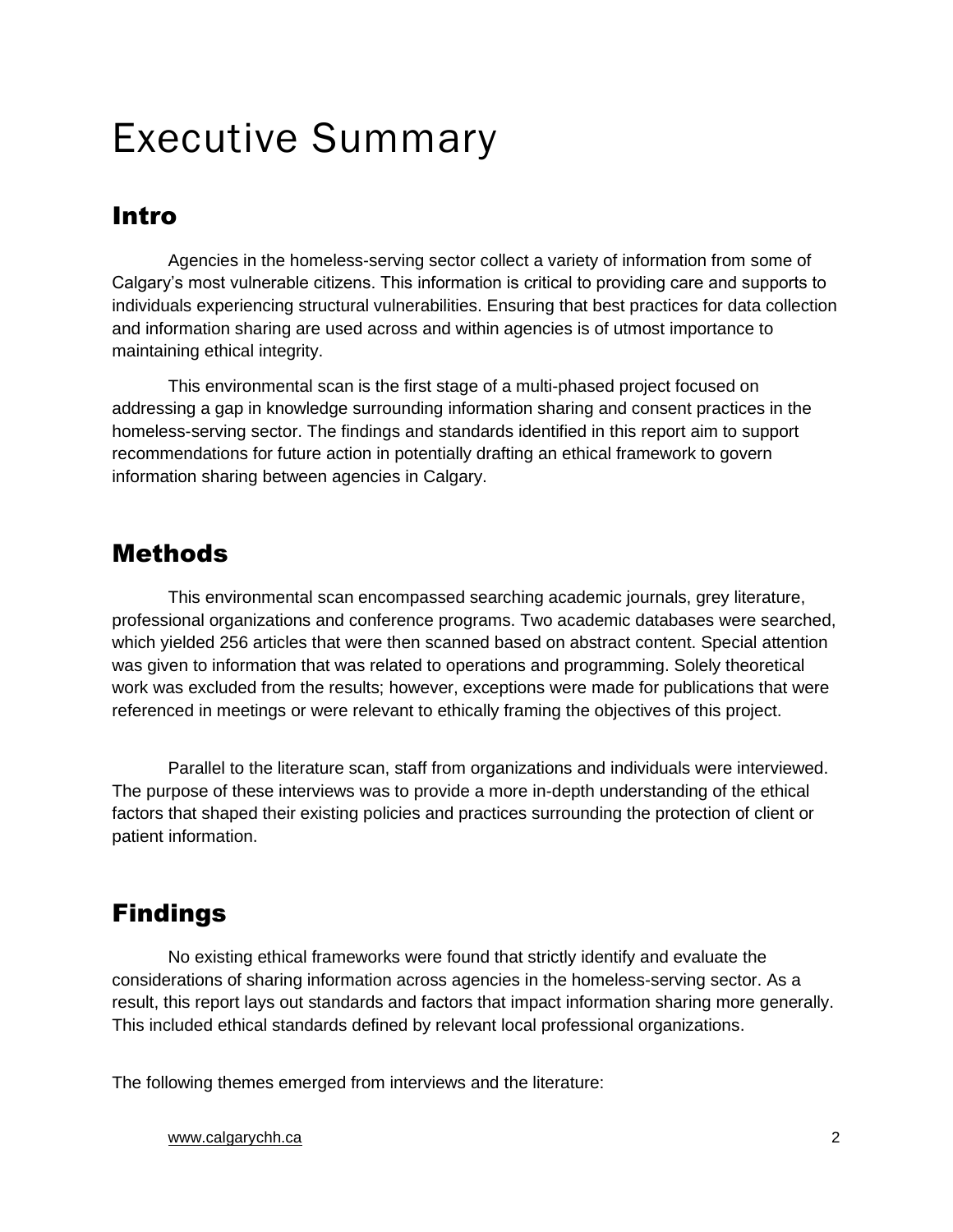- o Non-Maleficence
- o Autonomy
- o Beneficence
- o Justice

### Framework Guidance

In addition to further details on the above, this report shall provide guidance on the following areas to assist in the development of a local ethics framework that will guide decision-making around sharing information between agencies:

- o Proposed definitions to be used in future work
- o Documentation procedures
- o Training for staff

### Recommendations

Based on the information gathered in the environmental scan, it is recommended that an interdisciplinary committee should be brought together to draft the following:

- $\circ$  Shared values, facts and goals that will inform the work. As part of this a common language and definitions should be agreed upon
- o Scenarios for staff to understand potential risks and biases that impact ethical information sharing
- o A decision-making tool to assist staff in determining whether it is appropriate to share a client's information
- o Determine suggested training strategies for organizations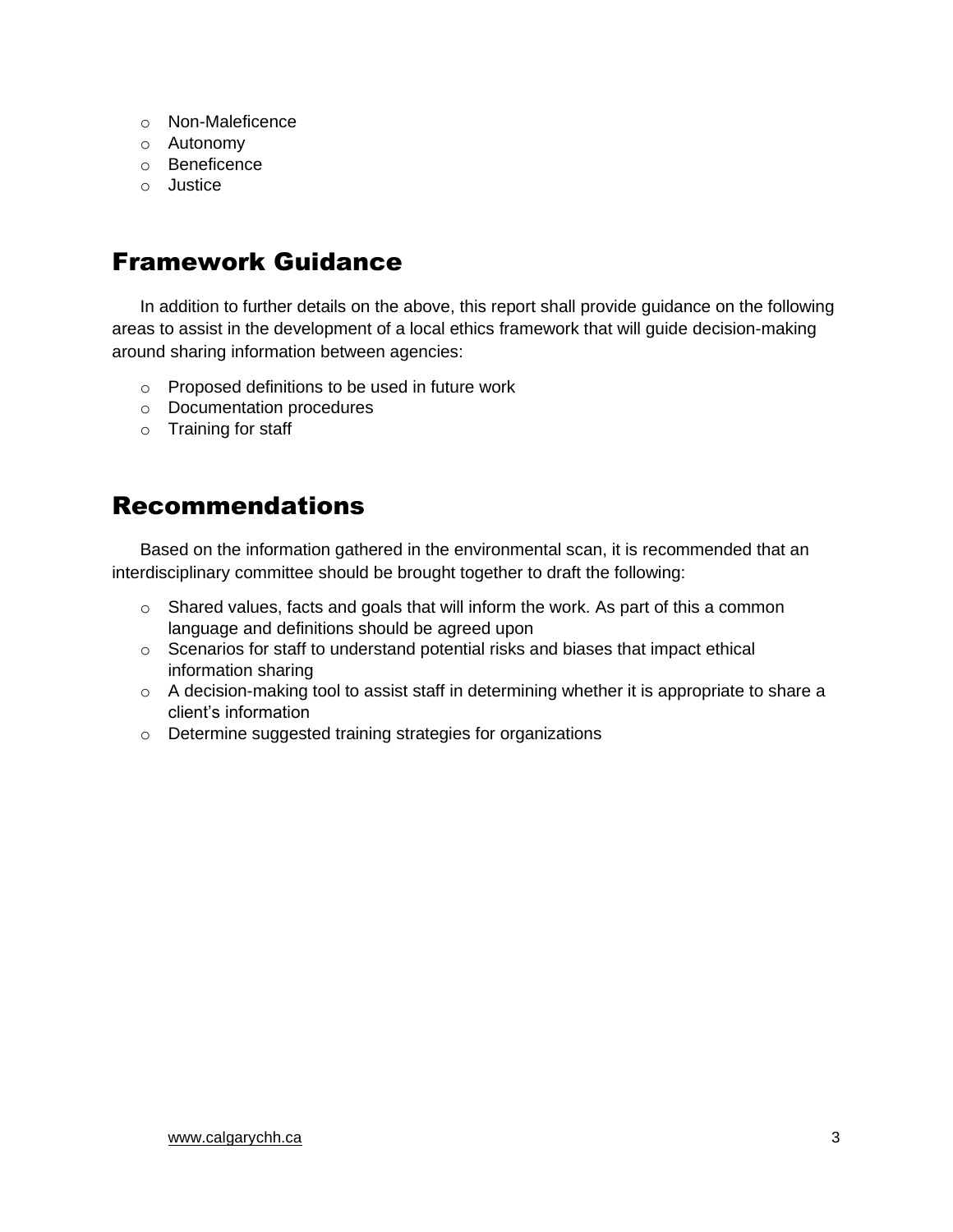# <span id="page-4-0"></span>Introduction

## <span id="page-4-1"></span>**Background**

Since the successful implantation of HMIS, agencies in Calgary's homeless-serving sector have been able to better serve clients. Being able to share information more broadly within this system has the potential to further enhance these benefits. It is hoped that sharing information between homeless-servicing services would eliminate service duplication, provide coordinated case management and lead to the provision of better services to people experiencing homelessness.

The purpose of this report is to identify relevant work related to information sharing and informed consent practices in homeless-serving sectors globally. The findings and standards identified can be used as a tool to help develop an ethical framework and policies surrounding sharing information between agencies in Calgary.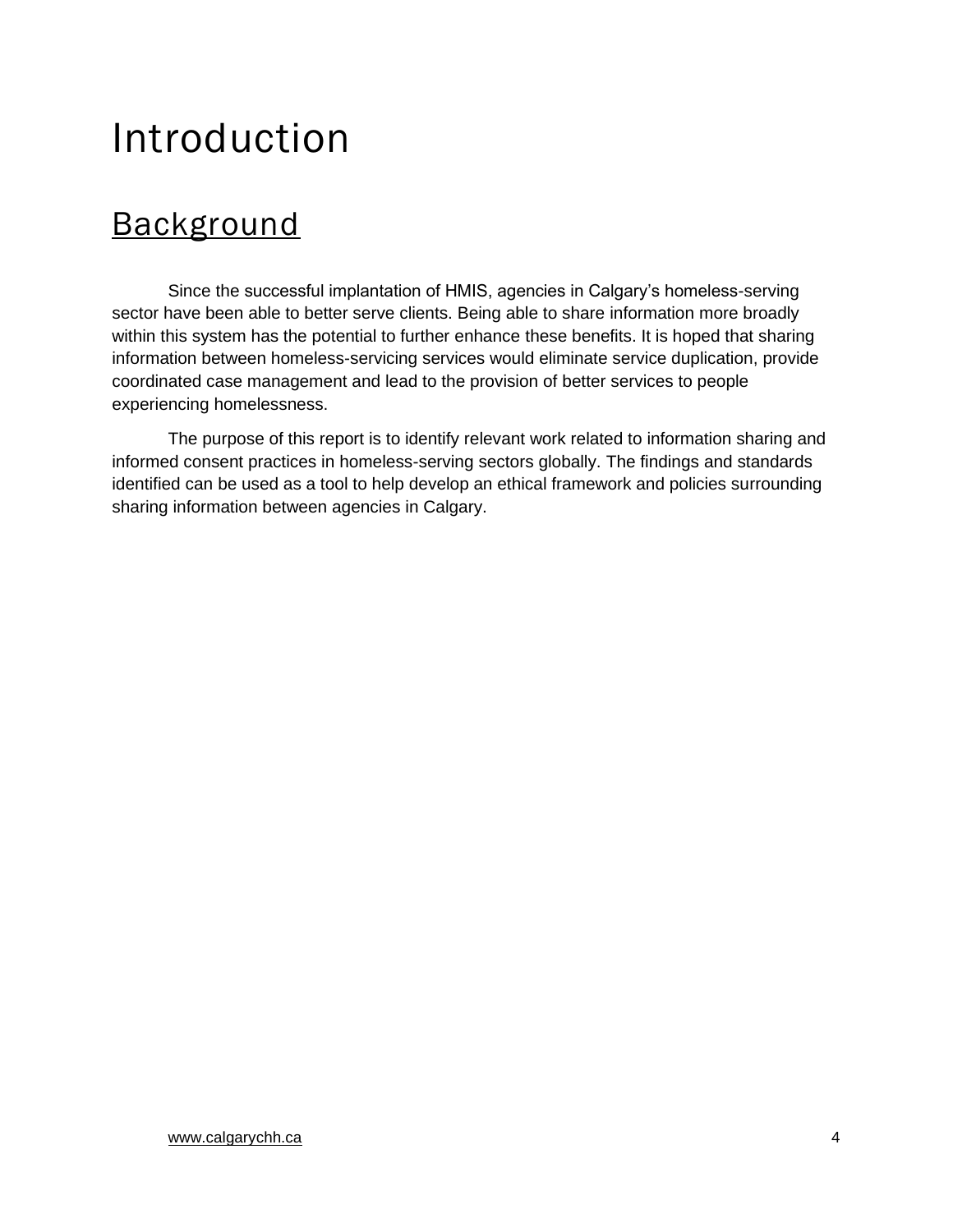# <span id="page-5-0"></span>Methods

The ethical considerations surrounding information sharing were explored through two lenses. First, informal interviews were conducted with people both in Canada and globally who work in the homeless-serving sector, bioethics and/or information management. The purpose of these interviews was to provide a more in-depth understanding of the ethical factors that shape policies and practices surrounding protecting client or patient information.

Parallel to this, a scan of the grey literature was completed to find reports and other relevant information that speaks specifically to the programing implications of ethical information sharing considerations. The academic literature was also searched in hopes of finding research where collaboration has occurred with organizations in the homeless-serving sector. Second, using the same search methodology, an environmental scan was completed to identify best practices for gathering informed consent from individuals who are experiencing structural vulnerabilities and may be intoxicated.

The search encompassed scanning academic journals, grey literature, conference programs, professional organizations as well as searching specific agencies, organizations and initiatives related to homelessness and information sharing. Special attention was paid to information that was related to operations and programing. Solely theoretical work was excluded from the results. Exceptions were made for publications that were referenced in meetings or were relevant to ethically framing the objectives of this project.

## <span id="page-5-1"></span>Academic Literature

PubMed and JSTOR were the databases used to search the academic literature. The following search terms were used:

| <b>Data sharing search</b>              | <b>Consent search</b>                   |
|-----------------------------------------|-----------------------------------------|
| Data OR information                     | Informed OR expressed OR direct         |
| Share OR Disclos* OR release OR use     | Implied                                 |
| <b>Client OR Patient</b>                | <b>Consent OR Assent</b>                |
| Homeless* OR social services OR shelter | Capacity OR intoxicat* OR understanding |
| Policy OR framework OR decision making  |                                         |
| Ethic** OR Moral*                       |                                         |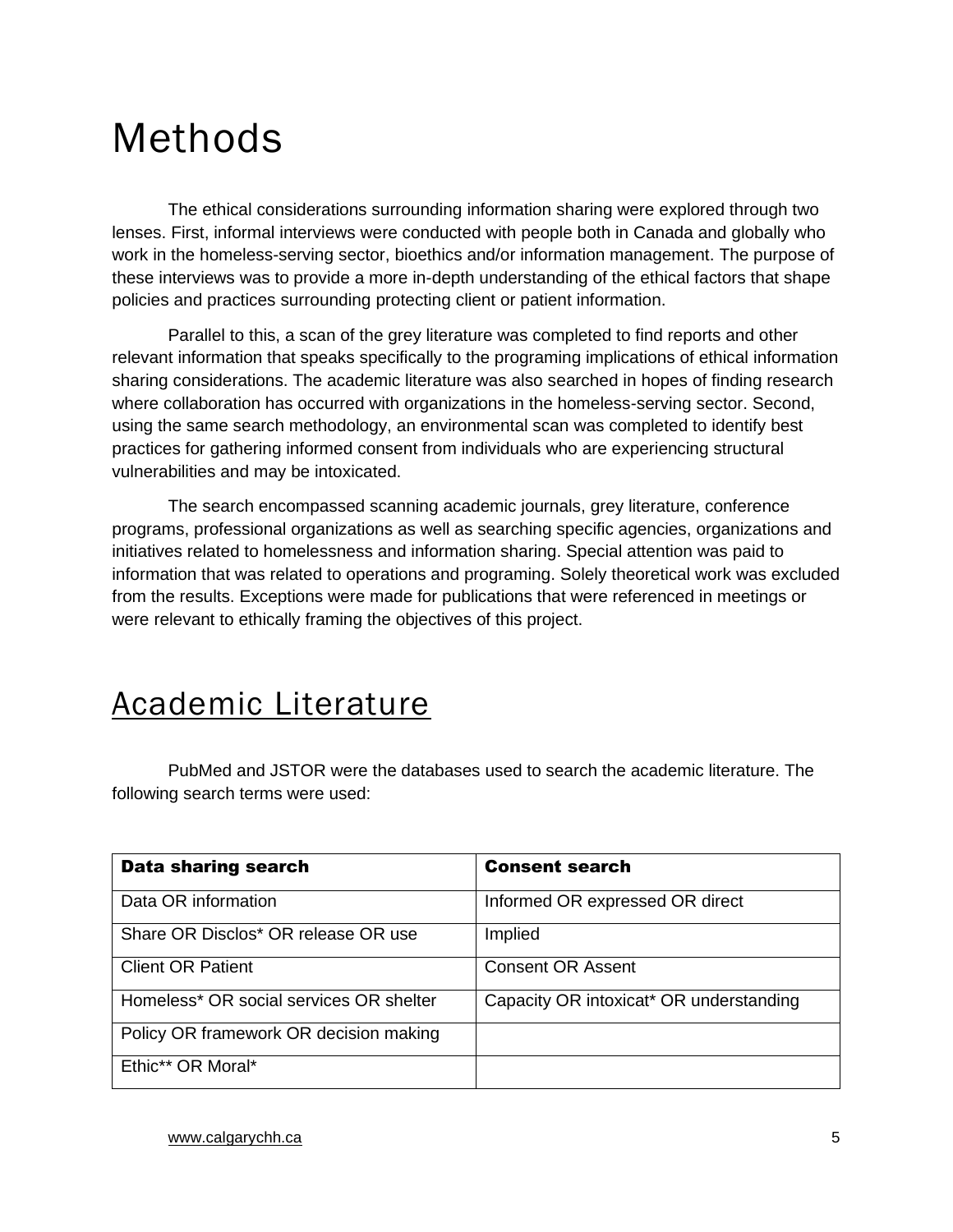This search yielded 256 articles, which were scanned based on abstract content. Based on the scope of the environmental scan, 48 were read in full. The references of all 48 articles were mined, producing an additional 9 papers.

Globally, the homeless-servicing sector is incredibly diverse, therefore it is critical throughout this project to carefully evaluate how generalizable the findings are. Through scanning both academic and grey literature, the key authors were identified and asked to have conversations surrounding their work. The aim of these interviews was to provide a more indepth understanding of the risk-analysis that was part of their work. Additionally, these conversations indicated the transferability of ethical considerations.

## <span id="page-6-0"></span>Grey Literature

The search of the grey literature was conducted in Google. The first 10 pages of results were scanned. In comparison to the academic scan, this search focused on identifying relevant authorities, organizations or stakeholders, such as government bodies, homeless-serving organizations and data collectives.

The following news outlets were searched for articles that covered issues related to information sharing: *The Washington Post, The New York Times, CBC, The Guardian* and *BBC*.

The following professional conference programs were searched between the years of 2014-2019: The National Health Care for the Homeless Conference and Policy Symposium, The Canadian Alliance to End Homelessness, The National Alliance to end Homelessness, The European Conference on Homelessness, The Canadian Bioethics Association, The American Association of bioethics and Humanities, The American Public Health association, The Canadian Public Health Association, the Swiss Conference on Data Science.

## <span id="page-6-1"></span>Professional Networks

Interviews with the following professional organizations occurred: The Alberta College of Social Workers, The Alberta Medical Association, The Canadian Association of Psychologists, The Canadian Counselling and Psychotherapy Association, The Canadian Medical Association, The Canadian Association of Social Workers, The College and Association of Registered Nurses of Alberta, The College of Alberta Psychologists.

Questions were centered around the considerations that impacted how documents surrounding professional conduct and ethical guidelines were drafted. Additionally, questions were asked related to the scope of practice within their regulated body, specifically what type of consent was required to share client information.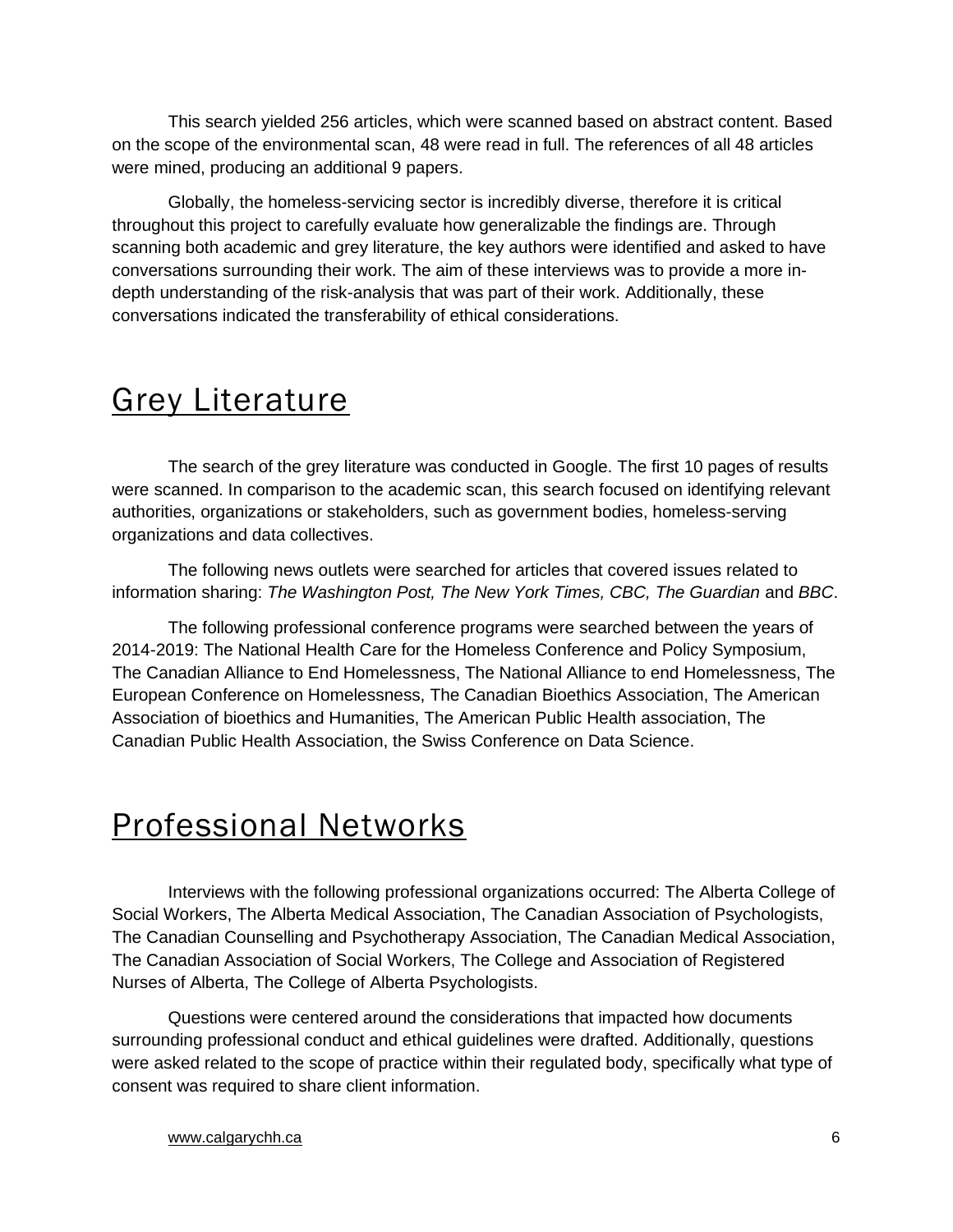# <span id="page-7-0"></span>An introduction to ethics

Every day, people encounter ethical issues, whether it be at work, or at home. Ethics not only encompasses what *ought* to be done, but also what *must* be done in a compassionate and just society. Ethics can be referred to as a systematic study of standards of conduct and moral judgments, as well as a system or code of morals of a particular group or profession.

Common ethical problems can often be categorized as: (1) threats to health and basic well-being; (2) threats to liberty, freedom and privacy; and/or (3) threats to acquired goods, such as education, health care, transportation or other assets.



#### Types of ethical problems

\* Adapted from the College and Association of Registered Nurses of Alberta's *guidelines on Ethical Decision-making for registered nurses in Alberta* (2010)

The process of ethical decision making is concerned with arriving at the best course of action, in order to best serve the interests of all involved stakeholders. At times, there may be situations where there are conflicts between principles and uncertainty about what course of action to take. At times, there are equally compelling reasons for or against two or more possible courses of action.

Below is a standardized method that outlines a common approach to ethical-decision making that can be applied in a variety of different scenarios.

#### A Standardized ethical decision-making process



\* Adapted from: Alberta Health Services ethics framework, McDonald's Framework for ethical decision making (2001) and Gibson et al.'s Organizational ethics" chapter in *The Cambridge Textbook on Bioethics* (2009)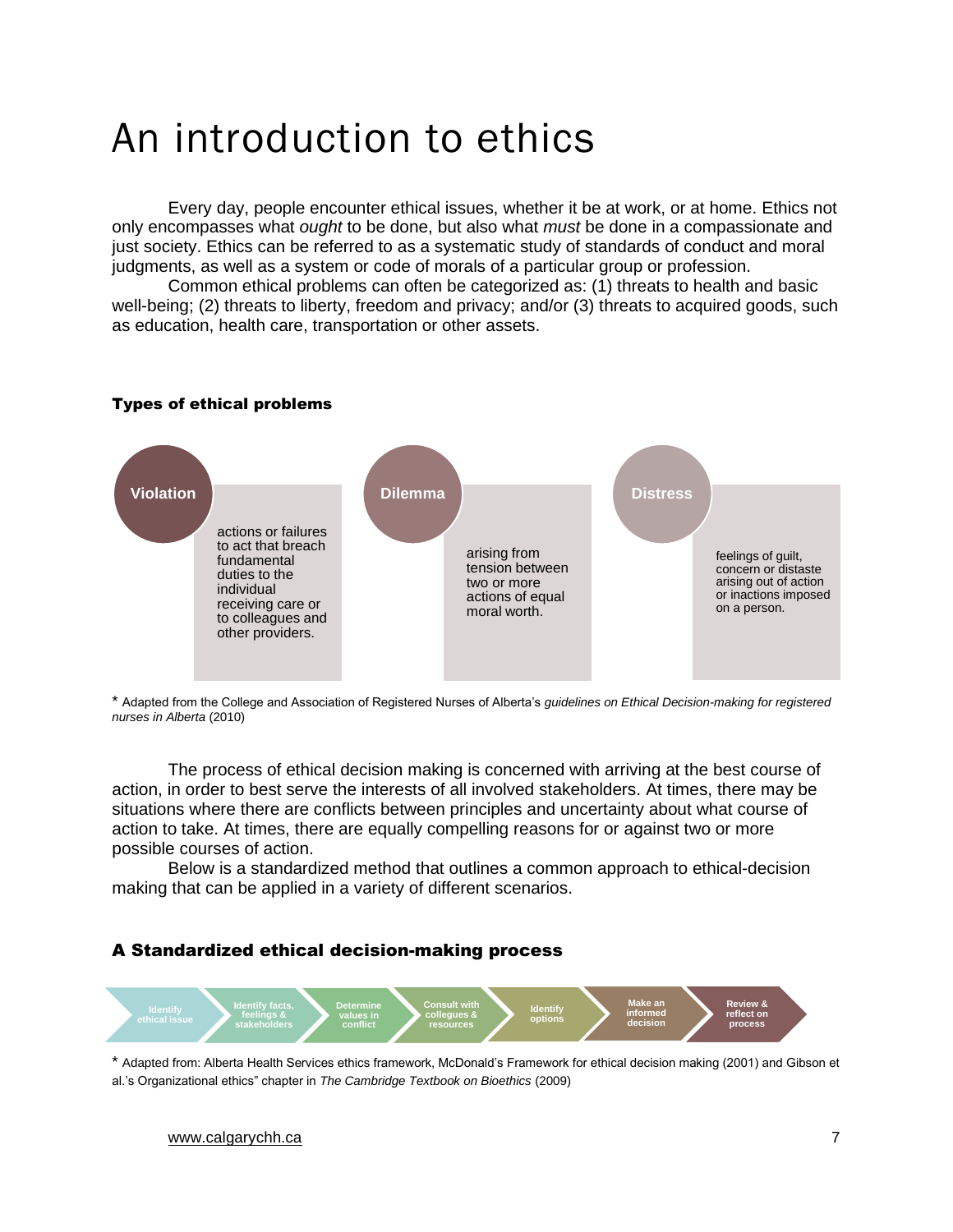Often, ethics is presented as a set of values, theories or principles. One prominent approach to ethics is Beauchamp and Childress's *Principles of Biomedical Ethics*. Beauchamp and Childress propose that ideally, the following four principles should be respected for practice to be considered ethical:

**Autonomy:** capable and competent individuals have the basic right to selfdetermination, independence and freedom, enabling them to make informed choices.

**Nonmaleficence**: to do no harm. This principle obliges us to act in such a way that we prevent or remove harm from our clients and ourselves.

**Beneficence:** to do good. This principle requires that we perform acts that will benefit clients.

**Justice**: the obligation to be fair to all people, treating people according to their need. The principle of justice can be further expanded to include distributive justice such as fair access to, and allocation of, resources and procedural justice or shared decision making. It involves including people in the decisions that affect them.

### <span id="page-8-0"></span>What is an ethics framework?

Ethical decision making is a complex process. At times, staff may be confronted with situations where they do not know what is the "right" or "wrong" course of action; in ethics this is commonly referred to as a "grey area". An ethics framework can act as a tool to facilitate conversations on how to navigate complex situations between colleagues. Built on agreed upon values, an ethics framework aims to highlight key issues and frame appropriate actions. When confronted with a morally complex situation, having a framework can help guide support staff and inform policy.

#### The purpose of an ethical framework is to:

- $\circ$  outline values, principles and standards to quide decision making
- o be a resource to identify, examine and resolve ethical issues
- o promote ethical reflection
- o facilitate accountability
- o support the provision of services to the highest ethical standard in order to create an ethical environment.

#### A clear ethical framework is:

o consistent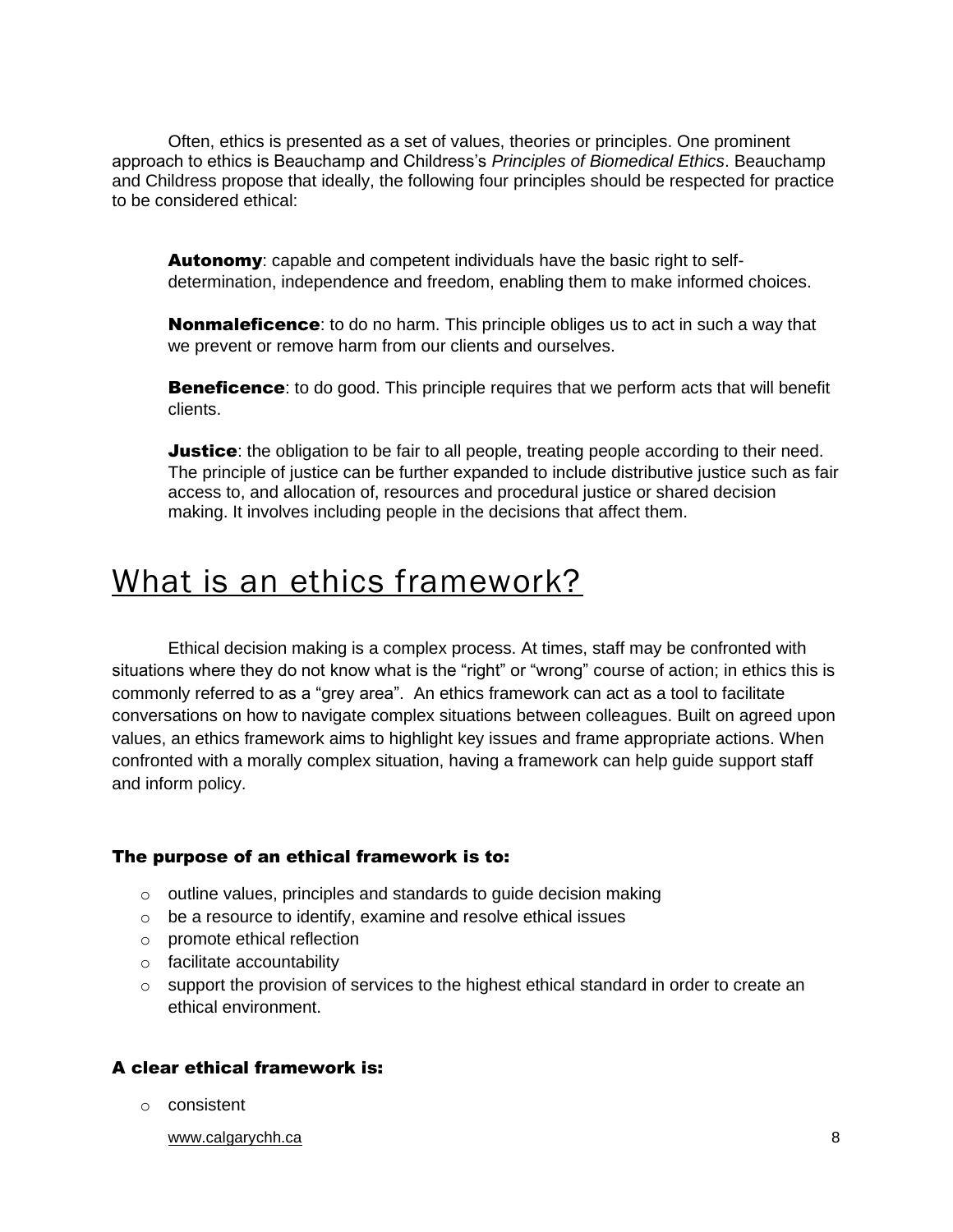- o recognizes potential bias and disagreement
- o evaluated and discussed regularly

## <span id="page-9-0"></span>Ethical Themes

In their book "Principles of biomedical ethics" Beauchamp and Childress define four principles of equal moral value: non-maleficence, beneficence, autonomy and justice<sup>1</sup>. These principles are accepted within bioethics as the standard theoretical framework to guide ethical situations. The four principles of bioethics were developed to analyze moral conflicts in medicine; however, they are widely applied to a diversity of scenarios in ethics.

This section of the report defines Beauchamp and Childress's principles of bioethics and applies them to information sharing in the context of the homeless-serving sector. These ethical themes can be applied to the findings of this report to encourage critical ethical reflection.

### <span id="page-9-1"></span>Non-Maleficence<sup>1</sup>

The principle of non-maleficence is the duty to do no harm and to protect others from harm. Non-maleficence includes minimizing harms that may be, anticipating harms which might occur and avoiding harm. Such harms are not restricted to physical harms, but include feelings of helplessness, isolation and powerlessness, to name just a few of many important considerations.

#### Risk

In order for policy and procedures to promote nonmaleficence, it is critical to evaluate the associated foreseeable and preventable risks. When evaluating ethically appropriate risks, the principle of proportionality is used, which states that the benefits of sharing information must be greater or equal to the burden of harm. Therefore, a higher degree of justification is required proportionally to the risk or sensitivity of information being shared.

It is important to note that if the risk associated with a certain decision is unknown, that in and of itself is considered a risk due to the potential for unintended consequences. Mistakes cannot be reversed, therefore policies and procedures should err on the side of caution if there is a potential to intrude on an individual's rights and freedoms.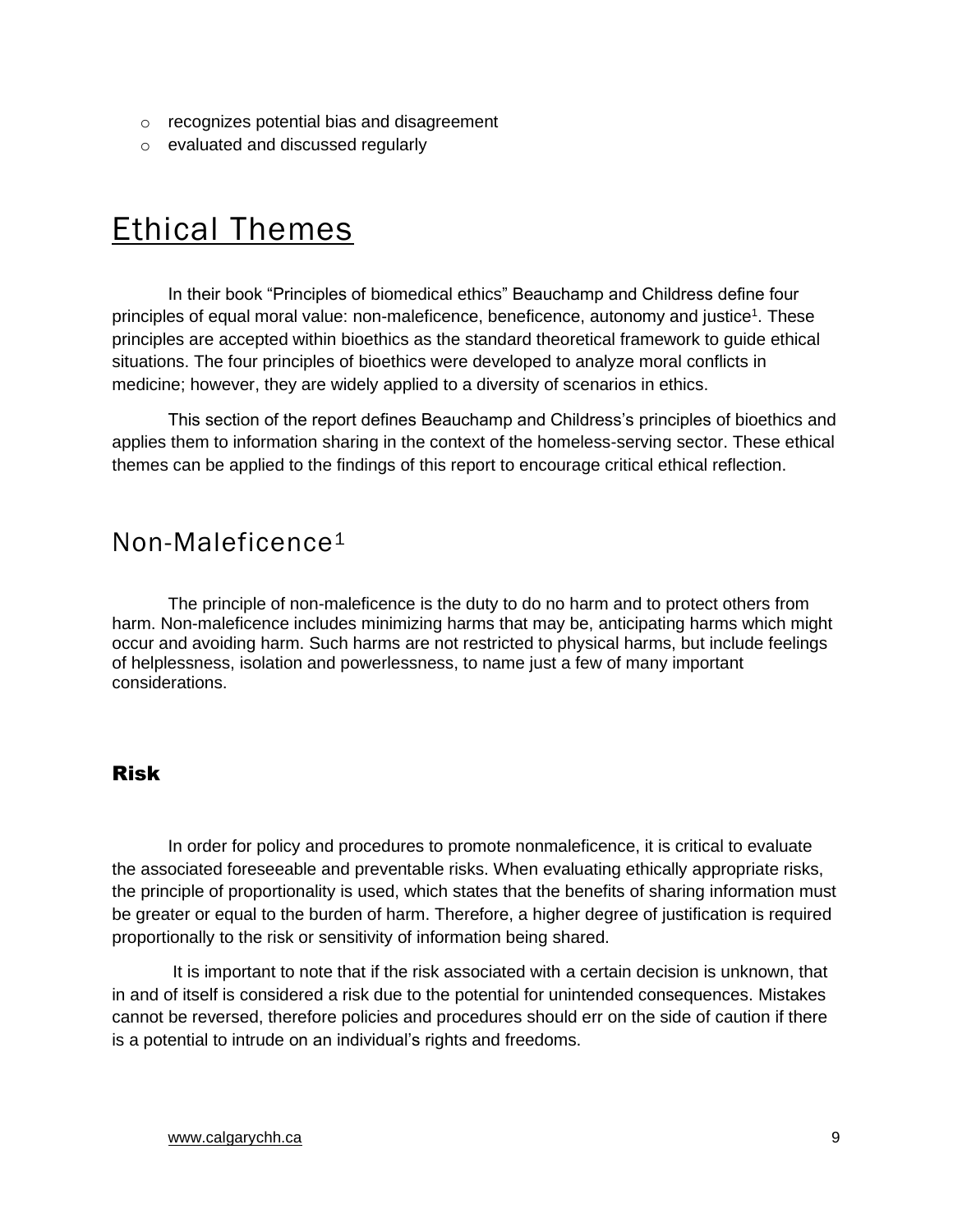The graph bellow visually demonstrates the principle of proportionality- generally speaking, if a decision falls on or under the dotted line, it can be considered ethically justifiable. This graph can be used as a tool in phase two of the project to plot various scenarios related to future information sharing policies.



### Principle of Proportionality

The type of information that is shared between agencies will have varying levels of potential associated harm; for example, sharing a client's name would be considered lower risk than sharing their case notes.

When evaluating the risk of a specific decision it is important to have individuals from a variety of backgrounds and experiences present to identify a diverse perspective on possible associated harms. For example, on the surface, sharing only a client's name with other agencies appears to have little or no associated potential harms. However, if a client has checked into a wet shelter, even though only the client's name is being shared, this may reveal other potentially stigmatizing information, such as substance use.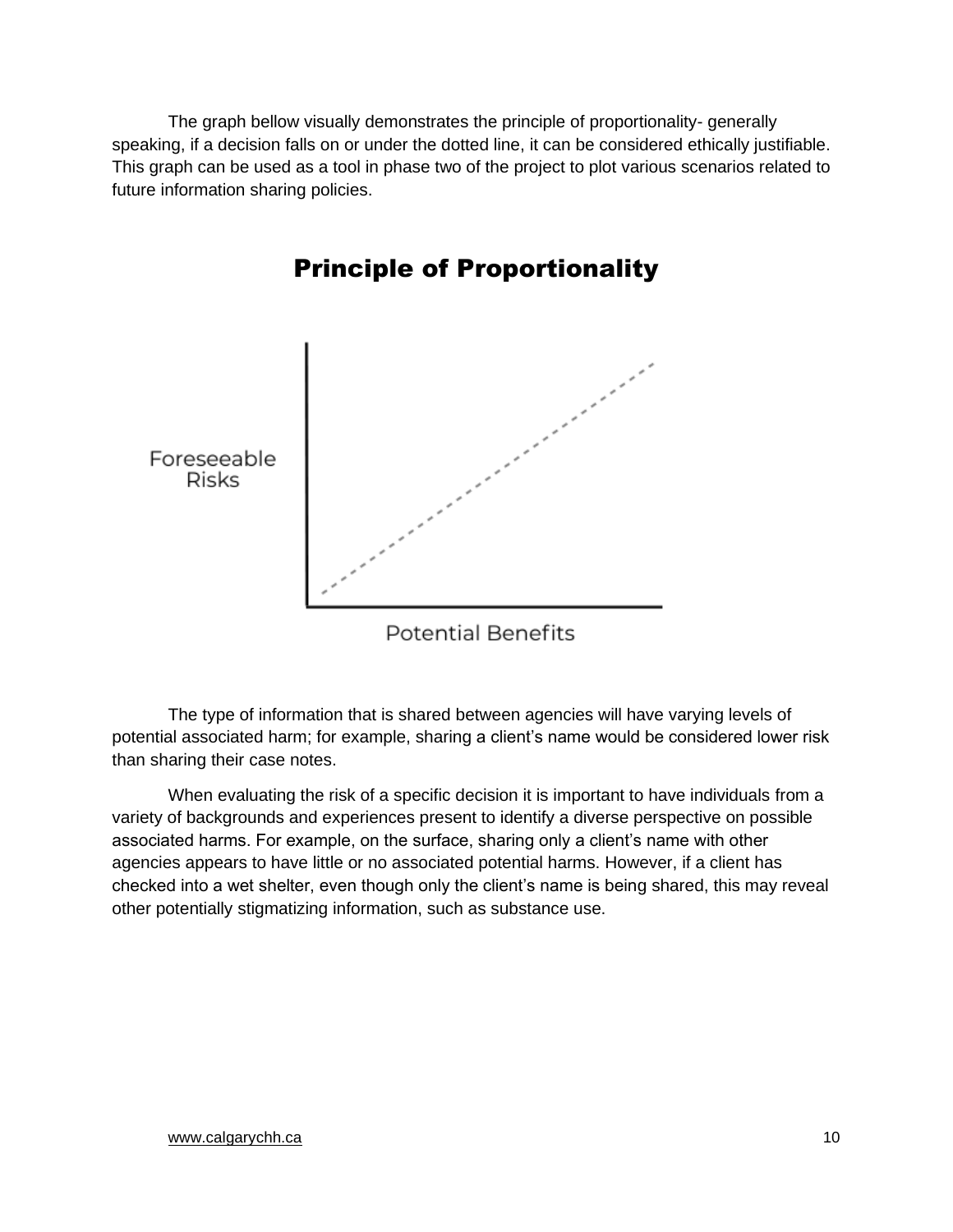### <span id="page-11-0"></span>Autonomy<sup>1</sup>

The term "autonomy" is derived from two Greek words: "auto" which means "self" and "nomos" which means rule or regulation. To live autonomously is to lead one's own life, *not* to rule over others.

The principle of autonomy is the right to choose for oneself what one believes to be in one's best interests. From the principle of autonomy comes the commitment to respect clients' choices and promoting an individual's ability to make informed choices. The rights to refuse treatment, to privacy, to truth-telling and to confidentiality are also duties which evolve from this principle

#### Privacy and Confidentiality<sup>2</sup>

Privacy is a fundamental right that is rooted in autonomy. When sensitive or personal information is collected, professionals have an obligation to protect the privacy, safety and dignity of the individuals whose information was collected.

The terms privacy and confidentiality are often used interchangeably, however, there is a key distinction. Confidentiality concerns the information itself (whether it is disclosed or not). In comparison, privacy deals with the impact a disclosure has on the individual whose information was shared. Confidentiality is a duty, whereas privacy is intimately linked to the individual and focuses on the circumstances under which the information was used.

It is important to strike a delicate balance between enabling access to a client's information, while still respecting their right to privacy and control over the confidentiality of their personal information. This is especially true when discussing the information of someone experiencing homelessness, as they may not be aware of their rights and may have a history of having their privacy exploited.

#### Consent3-5

Consent is a mechanism that is used to respect an individual's autonomy. This section will distinguish between the different types of consent and outline unique factors that should be considered when obtaining consent to share the information of someone experiencing homelessness.

Informed Consent is a process of communication that enables individuals to make decisions in an informed and voluntary manner. There are ethical and legal reasons to obtain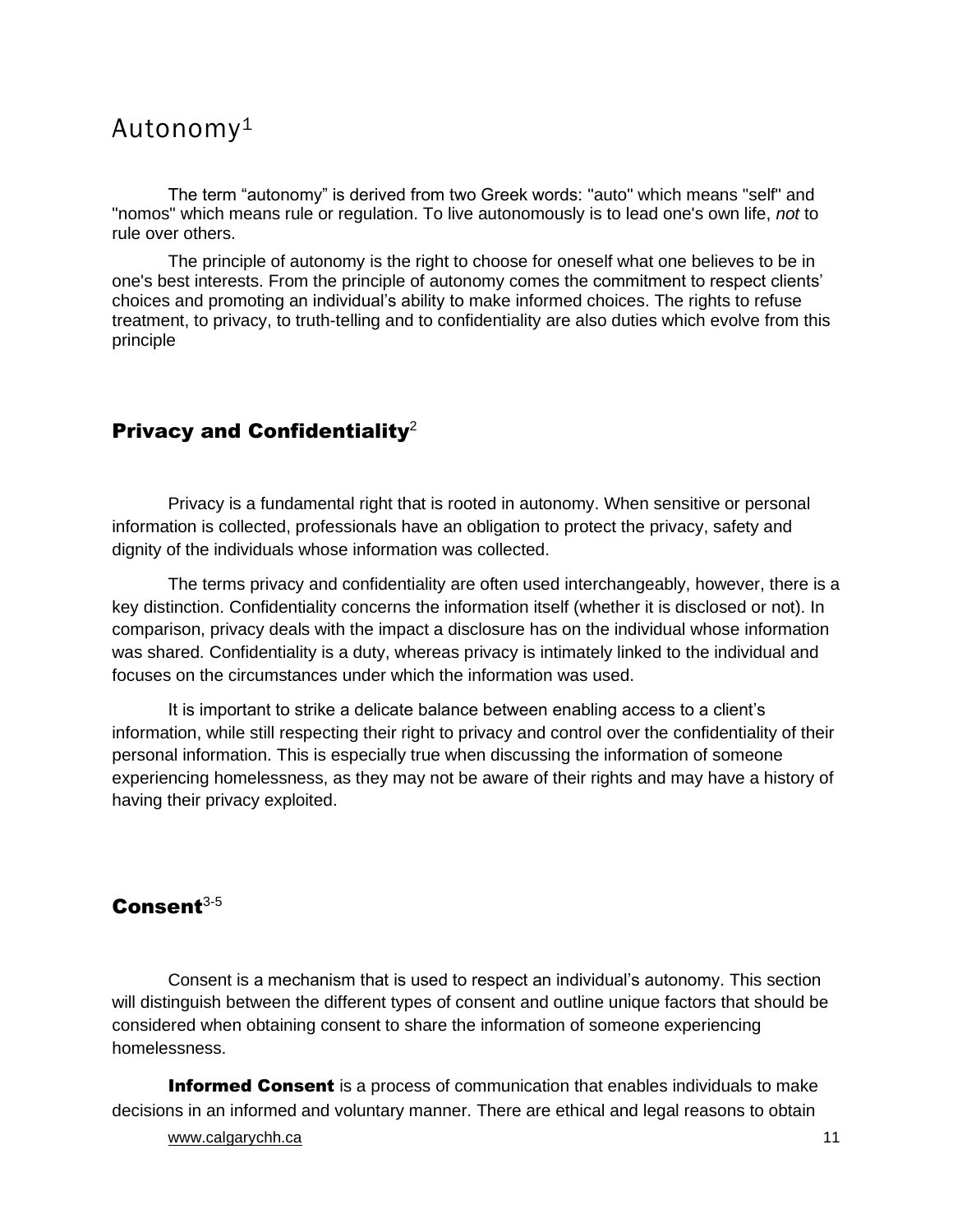explicit consent from a client before sharing their personal and sensitive information. It is important that informed consent is explained to the client both theoretically and in practical terms and that they have an understanding and appreciation of all the facts, implications and future consequences of what they are giving consent to.

In a research context, Institutional Research Boards often require that informed consent be written, as this promotes accountability and clear documentation processes. There are circumstances in medicine and research, where verbal consent is accepted, such as in emergency situations or very low risk research. Benefits to verbal consent include expediting intake and reducing burden on clients. It is recommended that for information sharing in Calgary's homeless-Sector that written consent is obtained to prevent the unintended ethical and logistical challenges that can be associated with verbal consent.

**Implied Consent** is much more informal than informed consent and as a result is often discouraged in ethically complex situations. Instead of explicitly asking for an individual's consent, their actions or the circumstance are used to imply their consent.

### Capacity vs. Competence**<sup>6</sup>**

Often the terms capacity and competence are used to discuss an individual's ability to have decisions. However, there is an important distinction between the terms. Competency is much broader in scope as it evaluates whether an individual can make any decisions at all. In comparison, capacity is case specific and is determined by the context of the situation.

In Applebaum's article *Assessment of Patients' Competence to Consent to Treatment*<sup>7</sup> he outlines the legally relevant criteria for decision-making capacity (Refer to Appendix ii). Applebaum outlines a table of relevant criterion, tasks, and questions to determine the decisionmaking capacity of a patient. While this was developed to inform medical decision making, it acts as a clear example that competency is a sliding scale that can be applied in the homelessserving sector.

When determining whether an individual has the capacity to make a decision, the following questions should be considered:

- o Can the individual understand the available options?
- o Can the individual appreciate the significance of their decision?
- $\circ$  Can the individual weigh the risks and benefits associated with the situation?
- o Can the individual express a choice?

If an individual is unable to understand all four of these elements, they cannot provide consent. If the situation is not an emergency and an individual is temporally incapacitated, due to factors such as substance use, it is recommended that consent is obtained at a later time.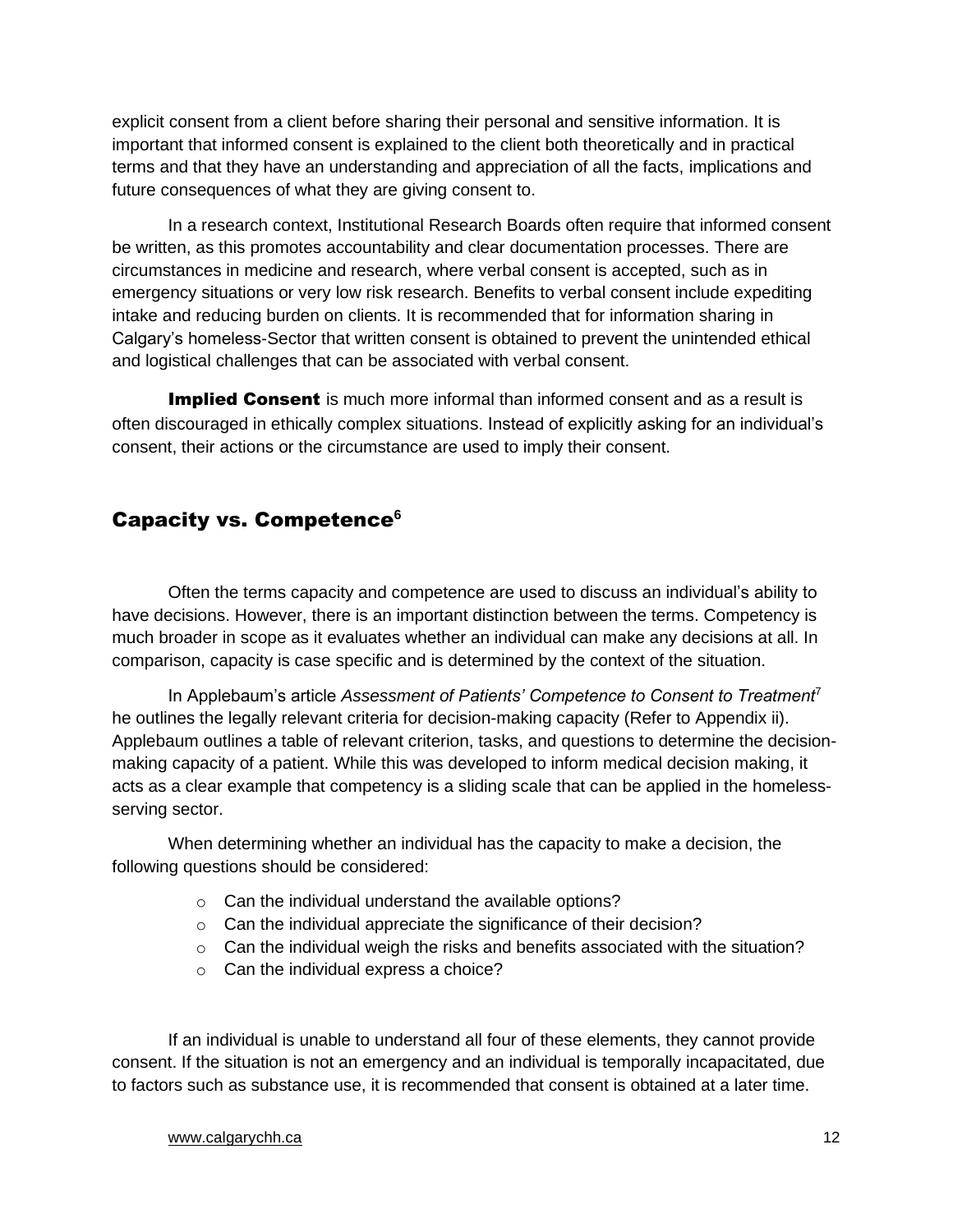#### Assent

If an individual does not have capacity, assent to participate may be obtained. Assent is given when an individual expresses willingness to participate, but is unable to consent. Often assent is discussed in the context of pediatrics, as we value a child's input into their care decisions, but legally they do not have the authority to consent (in most circumstances). In order to assent, an individual still must understand the proposed decision in general, its expected risks and possible benefits, and the activities expected of them.

Assent in isolation is not sufficient as it is not a replacement for consent. If assent is given, informed consent must still be obtained from the individual's parents or guardian or must be obtained by the individual at a later time.

### <span id="page-13-0"></span>Beneficence<sup>1</sup>

The principle of beneficence is the *duty* to benefit others. A central belief reflected in this principle is the duty or obligation to assist others, to contribute to their welfare, and in doing so, to always act in the best interests of the client.

#### Best interest

The standard of best interest is widely used in ethics, law and as a basis for social policy and decision-making involving minors or individual's with varying degrees of competence. Best interest is based in general on what is considered to promote the best outcomes for an individual or group.

The obligation to do good towards others and to act with best interests in mind, without an appropriate balance of attention to the principle of autonomy, can lead to *paternalism* in health care. Paternalism can be a well-intended action as it intends to promote the best outcomes for the client, however, it does not balance with the patient's right to choose and be in charge of their own decisions.

The best interest standard has come under scrutiny lately as an individual's or systems values inherently colour what is considered in someone's best interest. The homeless-serving sector is comprised of a large spectrum of approaches, that at times may not work in harmony. When drafting an ethical framework it is critical to be aware of where tension exists between philosophies, in order to address bias and reduce conflict which may lead to moral distress.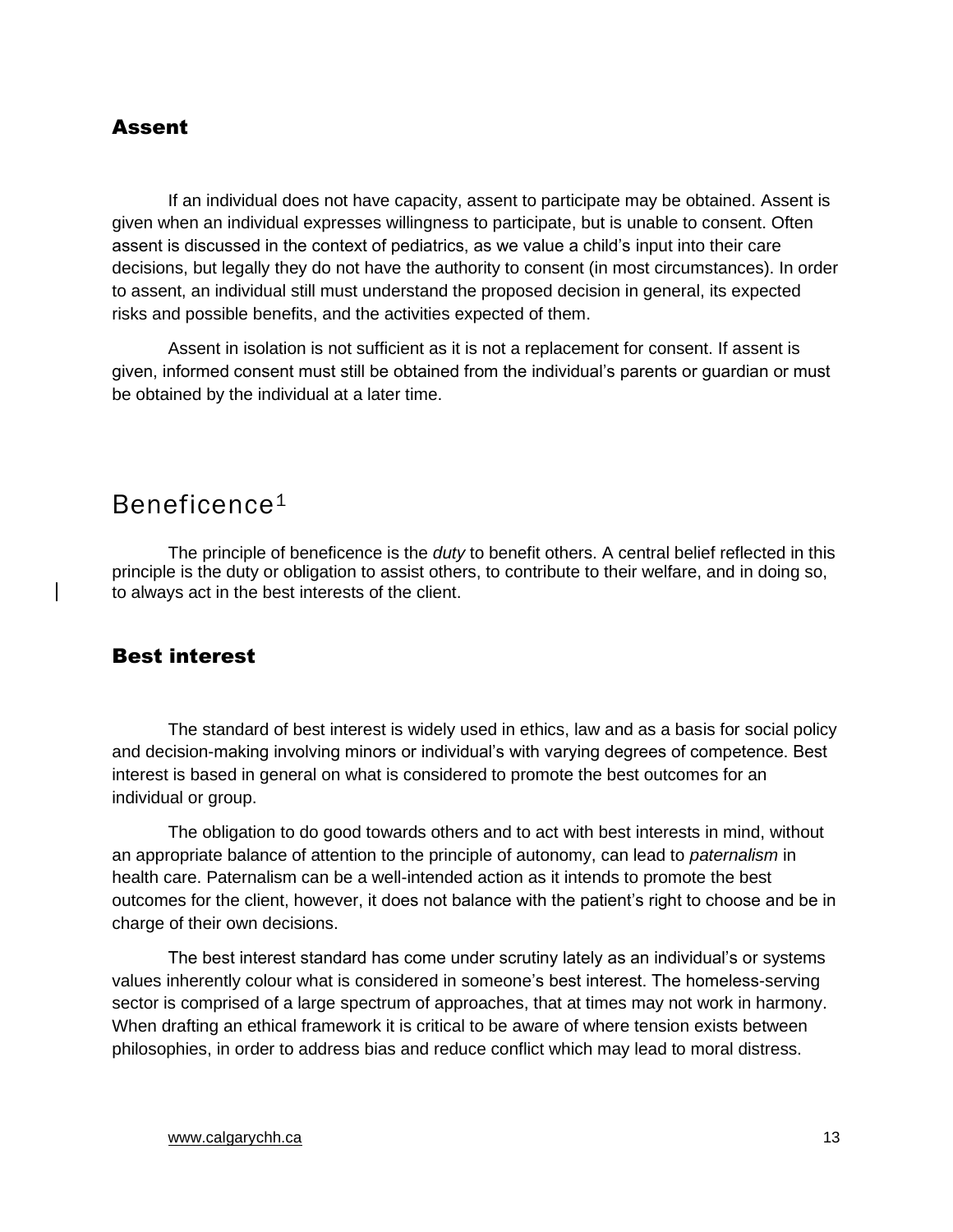### <span id="page-14-0"></span>Justice<sup>1</sup>

At the core of the principle of justice is the value that there is fairness based on the equal worth of individuals. While there are several criteria that may be applied to determine fairness, such as "to each according to worth, to each according to need, to each according to contribution". A value commonly held in Canada is that of equity- fairness according to need.

Distributive justice is at the core of all the work agencies do in the homeless-serving sector. As a result, considerations of fairness are embedded in the principles outlined in this report. As discussed in the professional guidance section, there are unique ethical sensitives when policies impact individuals experiencing homeless. It is important to be aware of how factors such as power dynamics and trauma can influence an individual's perception of their rights and the voluntariness of their consent.

Upholding high ethical standards is of the utmost importance when drafting policy and frameworks that impact individuals who have or are experiencing structural vulnerabilities. These decisions can exacerbate a person's already marginal position in the political, social and economic structures of society.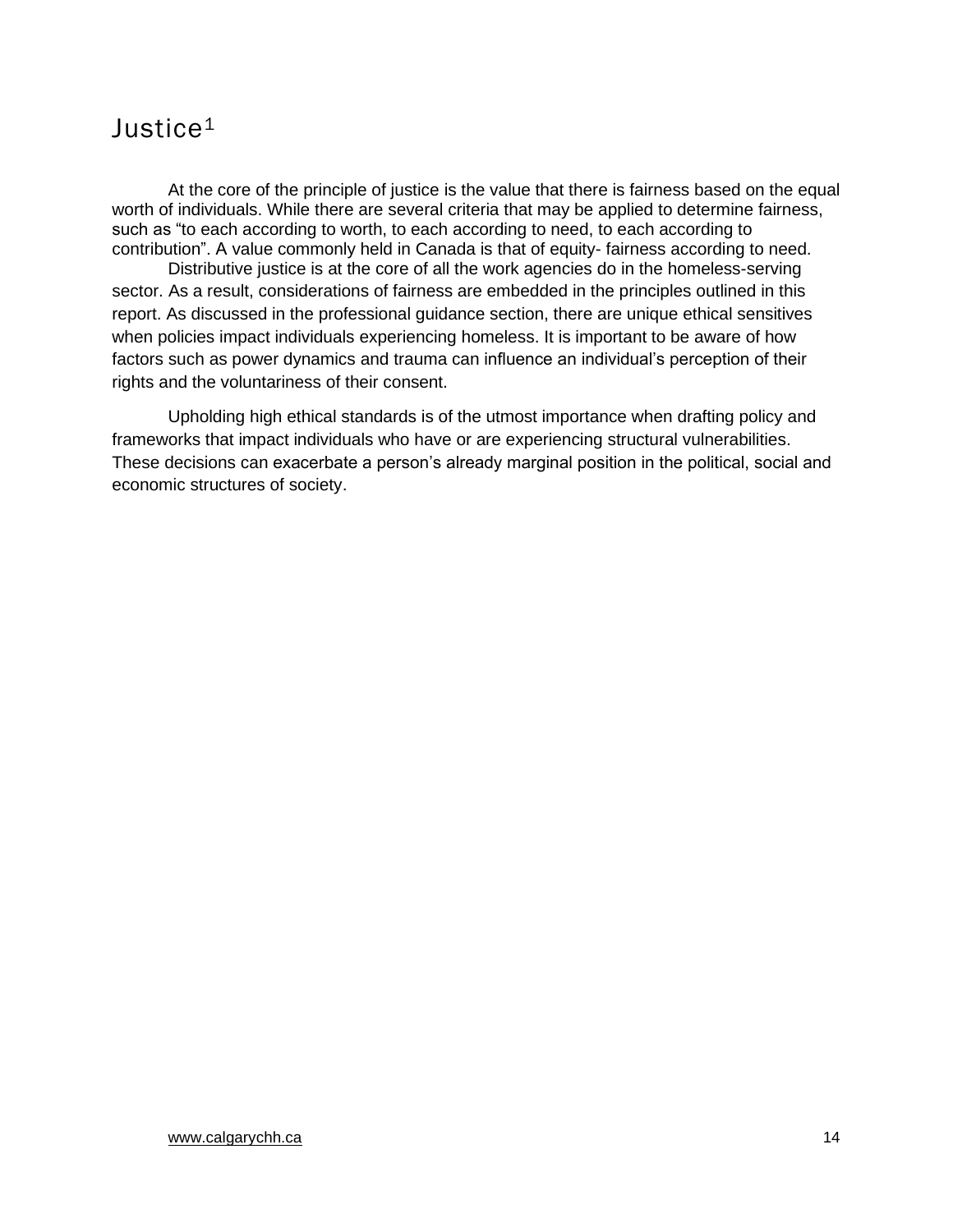# <span id="page-15-0"></span>Findings

No existing ethical frameworks were found that strictly identify and evaluate the considerations of sharing information across agencies in the homeless-serving sector. As a result, this report is focused more broadly on ethical and information sharing principles or policies that can be interpreted to guide future best practices in the homeless-serving sector.

For the search related to consent practices, professional guidelines provided a foundation to guide potential ethical information sharing practices. Professional guidelines provide a rigorous definition of the minimum ethical requirements for consent. As a result, they are highly applicable to the future outcomes of this project.

#### This section will provide the following:

- 1. Examples of various information sharing practices in the homeless-serving sector globally. This section does not provide analysis or recommendations based these cases. Rather, its intent is to provide examples of different approaches to information sharing in the homeless sector;
- 2. Important considerations related to informed consent practices, as set out by key organizations.

## <span id="page-15-1"></span>Information sharing practice examples

20,000 Homes<sup>a,8,9</sup> outlines clear terms and conditions for agencies surrounding information sharing in their "20,000 Homes Campaign Data Sharing agreement". In order to share a client's information, written (if possible) informed consent, must be obtained before information is shared. The consent process must clearly outline the potential uses of information. If a client does not consent to their information being shared, they will not be denied services or benefits. 20,000 Homes states that all staff who work with client information should receive training that is refreshed regularly surrounding the protections of personal information.

**Dufferin County**<sup>b, 10-13</sup> uses HFIS to share information between a set group of agencies in the homeless-serving sector and has a clear interagency information sharing agreement. Clients can opt-in to sharing their information by providing their informed consent. No information is shared until informed consent is obtained. Personal information is only shared for: (1) The

a 20,000 Homes is a campaign led by the Canadian Alliance to End Homelessness. The goal of the national movement is to work collaboratively to permanently house 20,000 of Canada's most vulnerable people. **b Dufferin County is in Central Ontario**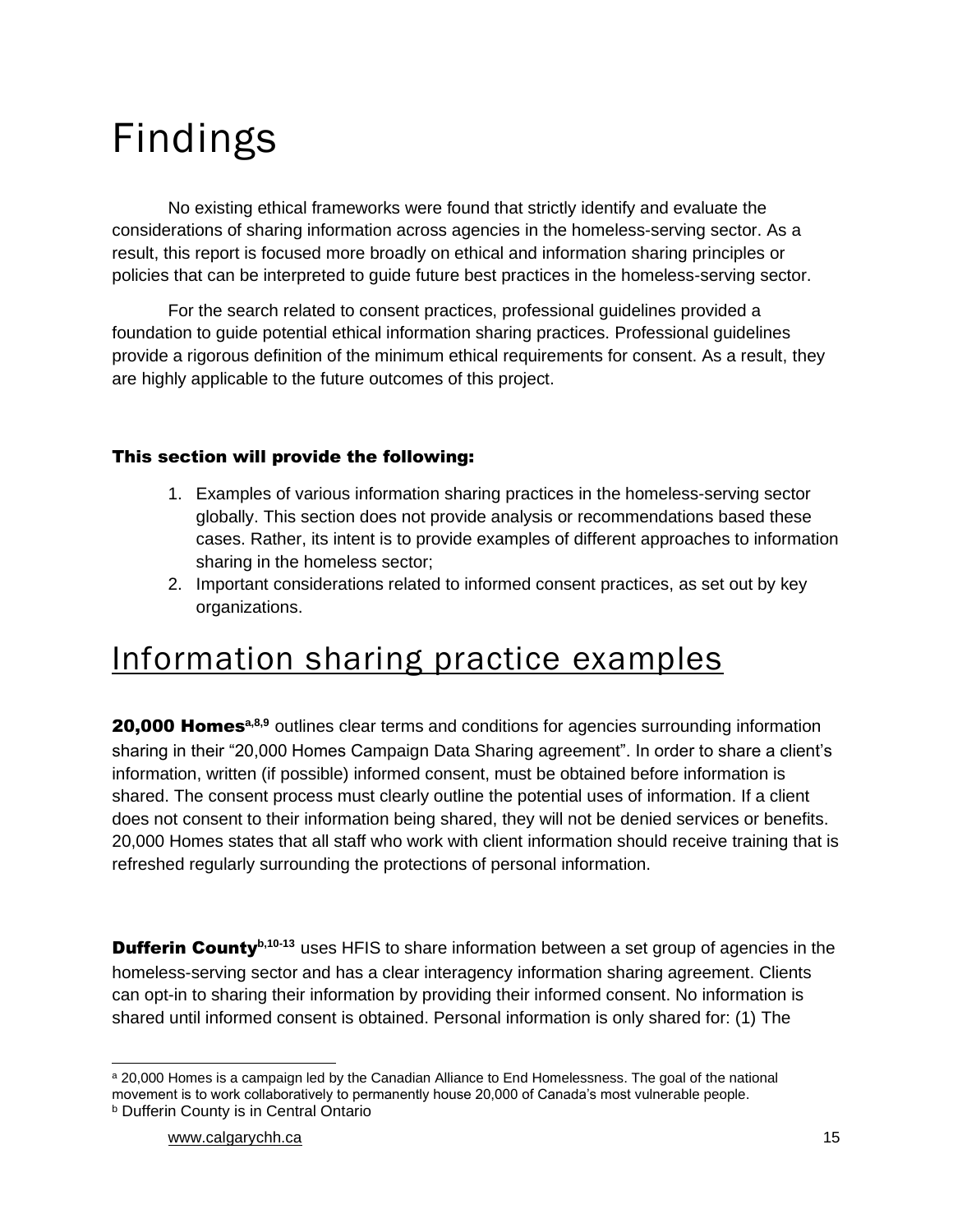purposes of supporting a person's access to services related to homelessness prevention and/or obtaining and maintaining housing; and (2) Coordinating care, services, and benefits for persons and families served by one or more Partner Agencies. Separate consent is required to disclose personally identifying housing and case information.

All partnered agencies and their staff have to sign the collective's confidentiality and user agreement. Additionally, all staff must receive training on the collective agreement and more general privacy policies.

**The Region of Waterloo**<sup> $c,14,15$ </sup> uses HFIS to share information within their Housing Stability System (HSS). During intake, clients are asked to opt-in to sharing their information with HSS. If a client refuses to consent to sharing their information, they will only be able to access essential/emergency services, such as shelter and outreach. In order to access additional services, such as housing case management consent to share information with HSS must be provided.

Humbolt County<sup>d,16</sup> embraces a broad definition of a circle of care and uses HMIS to link information from education, health, human services, housing and justice. This integrated system is used to help coordinate housing referrals and identify clients for outreach.

When a client enters the system, informed consent is obtained and they are presented with the option to op-out of sharing their information with the various partners that are part of this collective. Between health care providers implied consent is sufficient, as this is a defined system of care. Only the client's name and where appropriate, general condition is shared between agencies and providers; any additional information that may be required has to be requested.

**St. Mungo's**<sup>e,17</sup> uses an opt-in system and requires informed consent to be obtained from individuals before any of their information is shared. Their forms clearly list which organizations and professionals the individual is consenting to share their information with as well as what information will be disclosed. A client's consent can be withdrawn at any time and is revised at regular intervals. If there is a request for an organization or use is not explicitly consented to by the client, further consent will be sought from the client.

<sup>c</sup> The region of Waterloo is a municipality in Sothern Ontario.

<sup>d</sup> Humboldt County is on the northern coast of California

<sup>e</sup> St. Mungo's is a homeless-serving agency in London.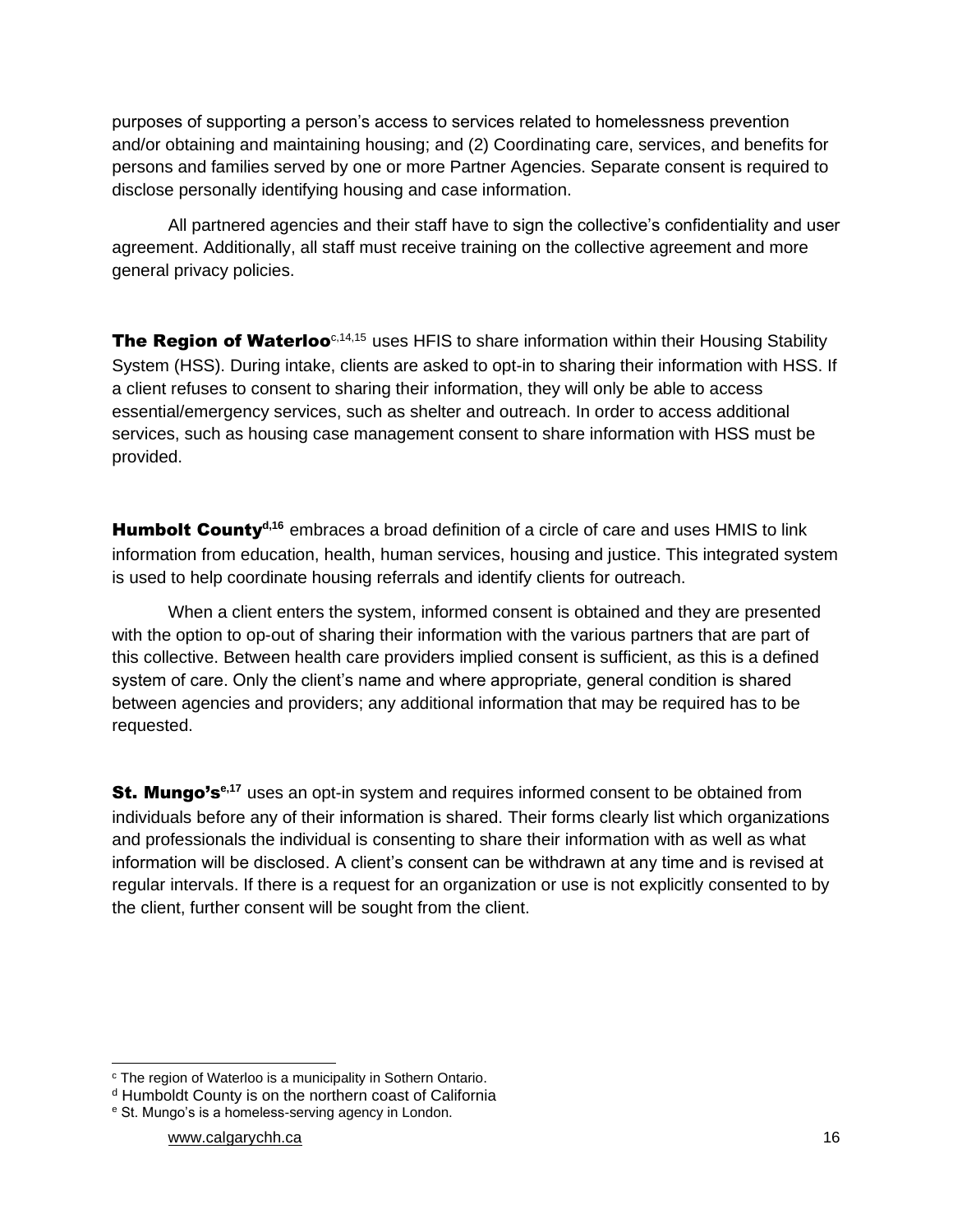## <span id="page-17-0"></span>Alberta First Nations Information Governance Center18-22

The Alberta First Nations Information and Governance Centre (AFNIGC) aims to empower Indigenous control and capacity to promote ethical and relevant processes in research as well as the collection, utilization and storage of data. In 2002, AFNIGC put forth the principles of "Ownership, Control Access and Possession" (OCAP) to become the standard for conducting ethical research with Indigenous communities.

The OCAP principles recognize the history of grievances and violations that have occurred in research in Indigenous Communities. By creating an ethical space of understanding and transparency, it is hoped that these principles will help produce more relevant results, which in turn will lead to positive, and lasting change for Indigenous communities.

As the OCAP principles focus on ethical data practices in a research setting, it is important to recognize that they cannot directly be applied to information use in the context of providing care to a client or patient. However, the value and philosophy of OCAP is still incredibly important. At the core of the OCAP principles is an individual's and community's inherent right to self-determination. AFNIGC defines the OCAP principles as follows:

**Ownership-** Refers to the relationship of a First Nations community to its cultural knowledge/data/information. The principle states that a community or group owns information collectively in the same way that an individual owns their personal information.

**Control-** The Aspiration and rights to maintain and regain control of all areas of their lives. The principle of 'control' asserts that First Nations people, their communities and representative bodies must control how information about them is collected, used and disclosed. The element of control extends to all aspects of information management, from collection of data to the use, disclosure and ultimate destruction of data

Access- To information about themselves and their community. The principle also refers to the right of First Nations communities and organizations to manage and make decisions regarding who can access their collective information.

**Possession-** or stewardship, a mechanism to assert and protect ownership or control.

## <span id="page-17-1"></span>Tri-Council<sup>23</sup>

The Tri-Council is comprised of The Canadian [Institutes of Health Research](http://www.ucalgary.ca/research/researchers/apply-grants/grants-external/cihr)  [\(CIHR\),](http://www.ucalgary.ca/research/researchers/apply-grants/grants-external/cihr) the [Natural Sciences and Engineering Research Council \(NSERC\),](http://www.ucalgary.ca/research/researchers/apply-grants/grants-external/nserc) and the [Social](http://www.ucalgary.ca/research/researchers/apply-grants/grants-external/sshrc)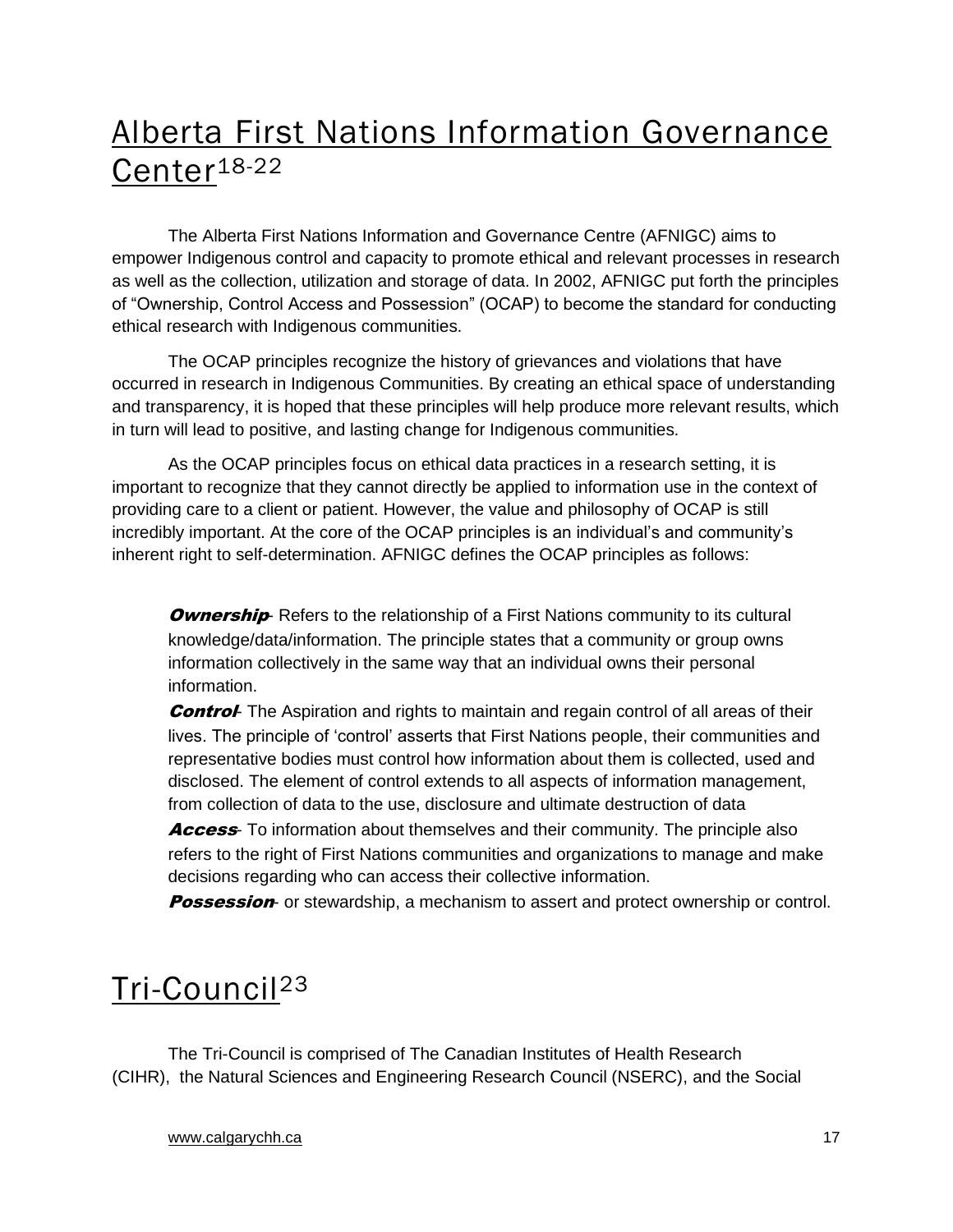[Sciences and Humanities Research Council \(SSHRC\).](http://www.ucalgary.ca/research/researchers/apply-grants/grants-external/sshrc) Collectively they serve as the primary mechanism to support and promote ethical conduct in research.

The "Tri-Council Policy Statement: Ethical Conduct for Research Involving Humans" (TCPS2) is an essential authority for conducting research in Canada. As this report does not evaluate the ethical considerations of sharing information in the context of research, TCPS2 is not directly relevant. However, the following considerations are highly relevant to this report:

#### General Principles of Consent

- $\circ$  Shall be given voluntarily (Article 3.1)
- $\circ$  Consent can be withdrawn at any time; this includes the withdrawal of existing data (Article 3.1)
- o Consent is an ongoing process (Article 3.1)

**Respect for persons:** "Some people may be incapable of exercising autonomy because of youth, cognitive impairment, other mental health issues or illness. While autonomy may be considered a necessary condition for participation in research, involving those who lack capacity to make their own decisions to participate can be valuable, just and even necessary. For those prospective participants, additional measures are needed to protect their interests and to ensure that their wishes (to the extent that these are known) are respected… Even when the requirements of free, informed and ongoing consent cannot be met, Respect for Persons requires involving individuals in circumstances of vulnerability in decision making where possible. This may include asking about their feelings regarding participation and/or for their assent"

#### Factors that can impact the voluntariness of consent:

- $\circ$  Undue influence
	- Incentive
	- Manipulation
	- Coercion
- o Power dynamics
- o Relationships of dependency
- o Potential to suffer disadvantage if consent is not provided

#### Vulnerable populations

Article 4.7: "The core principles of Respect for Persons, Concern for Welfare, and Justice entail special ethical obligations toward individuals or groups whose circumstances may lead to their vulnerability in the context of a specific research project and limit their ability to fully safeguard their own interests. Those who are owed special ethical obligations may include individuals who are institutionalized, those in dependent situations, or those whose circumstances (e.g., poverty or poor health status) may render even modest participation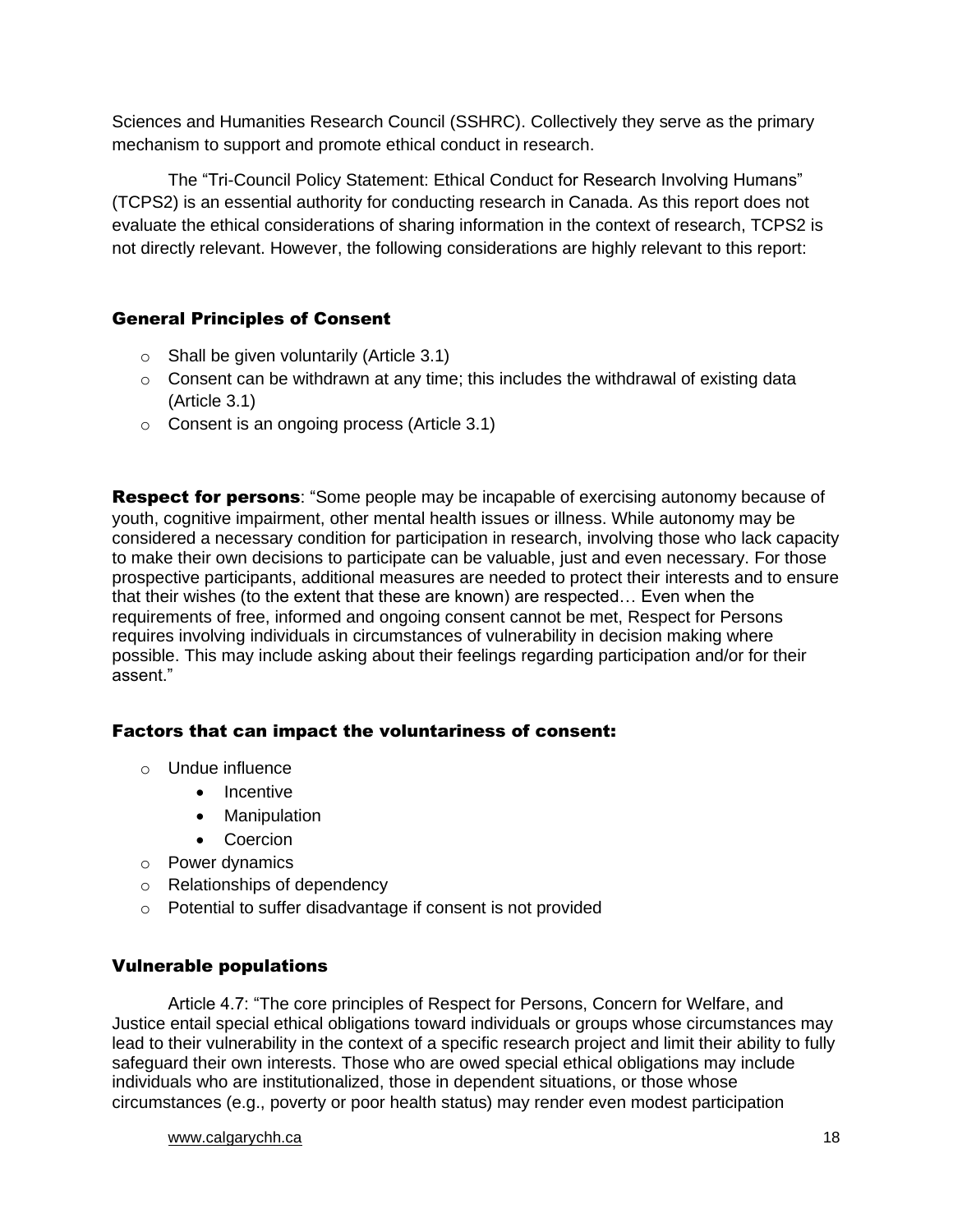incentives so attractive as to constitute an inducement to take risks they would otherwise not take. Their situation may also compromise the voluntariness of consent in other ways. However, individuals should not automatically be considered vulnerable simply because of assumptions made about the vulnerability of the group to which they belong. Their particular circumstances shall be considered in the context of the proposed research project."

## <span id="page-19-0"></span>**Office of the Information and Privacy** Commissioner of Alberta<sup>24</sup>

The Office of Information and Privacy Commissioner of Alberta (OPICA) conducts independent reviews on public bodies, health custodians and organizations in response to requests for information under the three access and privacy laws in Alberta: (1) The Freedom of Information and Protection of Privacy Act (FOIP Act); (2) Health Information Act (HIA); and the Personal Information Protection Act (PIPA).

Under privacy laws, organizations are generally required to obtain meaningful consent for the collection, use and disclosure of personal information. In order to obtain consent, an individual needs to understand the nature, purpose and consequences of what they are consenting to. OPICA outlines the following principles for meaningful consent:

- 1. Emphasize key elements;
- 2. Avoid information overload; and
- 3. Facilitate understanding by individuals, certain elements warrant greater emphasis or attention in order to obtain meaningful consent.

In general, organizations must emphasize the following key elements when requesting information:

- o What personal information is being collected?
- o What personal information is being, or may be, collected about them? This must be done with sufficient precision for individuals to meaningfully understand what they are consenting to.
- o Who is information being shared with?
- o What is the purpose of sharing personal information?
- o What are the potential risks of harm or other consequences?

The consent process should:

- $\circ$  consider the client's perspective and be accessible, user friendly and understandable. This may require creativity and innovation;
- $\circ$  be an ongoing process. Organizations should also consider periodically reminding individuals about their privacy options and inviting them to review these.

## <span id="page-19-1"></span>Professional organization's codes of ethics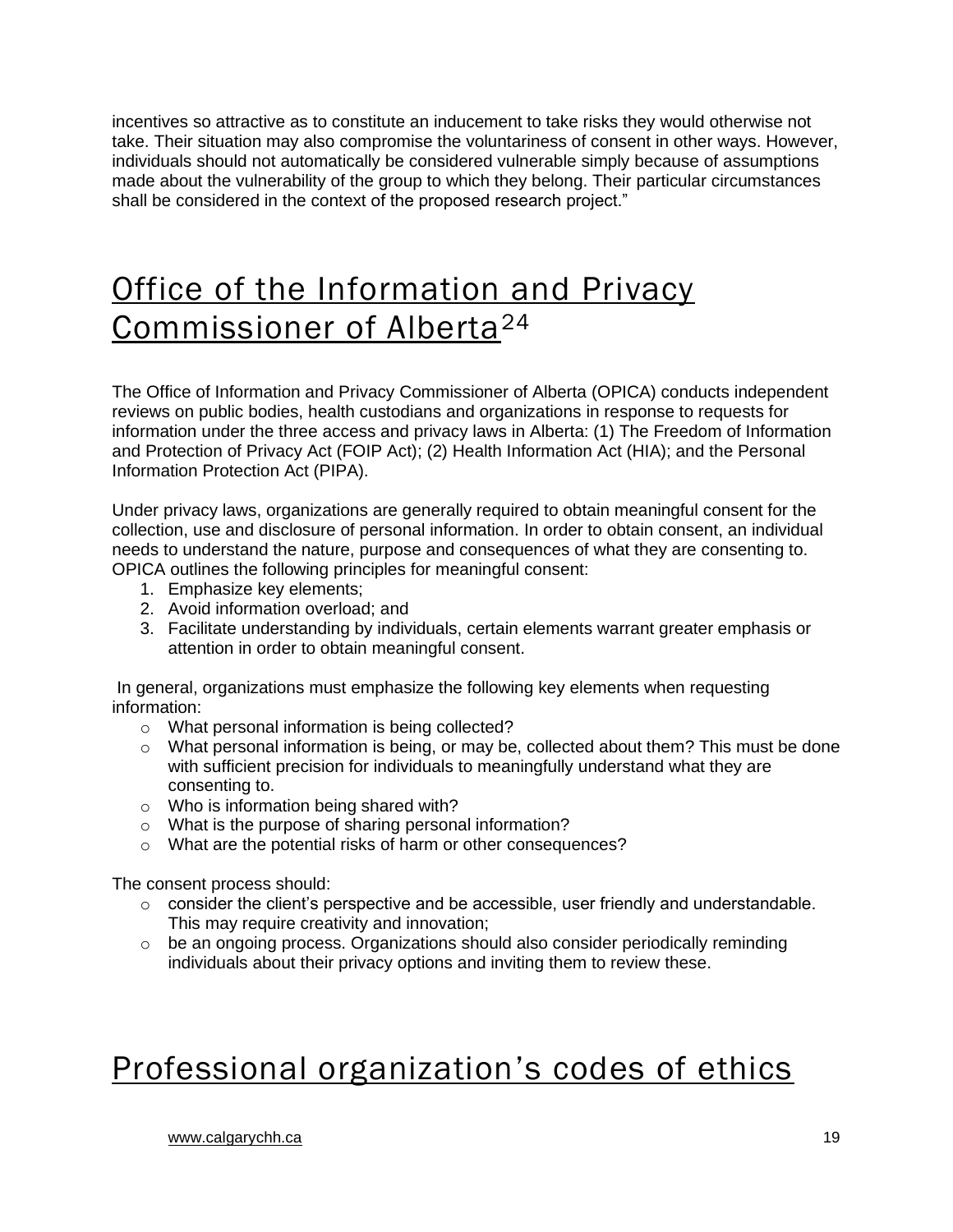### <span id="page-20-0"></span>College and Association of Registered Nurses of Alberta25-28

The College and Association of Registered Nurses of Alberta (CARNA) states that to obtain valid informed consent from an individual to disclose information, it must:

- o Explicitly state what health information will be disclosed
- $\circ$  State the purpose(s) for disclosure
- $\circ$  Identify the person(s) to whom the health information will be disclosed to
- o Include patient acknowledgement
- o Have an effective and expiry date
- $\circ$  Include a statement indicating the patient can revoke their consent at any time
- o Be in writing or electronic

Health information may only be disclosed without consent in limited circumstances (in accordance with HIA Section 35), including to:

- $\circ$  another custodian, or its affiliate, for any of the Authorized Uses and in some situations to the government of Canada or of another province or territory for the government's use for health system planning/management and health policy development;
- $\circ$  a person who is responsible for providing continuing care and treatment to the individual; and/or
- $\circ$  family members of the individual, or a close personal friend, if the information is provided in general terms and concerns the presence, location, condition, diagnosis, progress and prognosis of the individual on the day on which the information is disclosed, unless contrary to the express request of the individual.

### <span id="page-20-1"></span>Canadian Association of Social Workers and the Alberta College of Social Workers28-30

The Canadian Association of Social Workers (CASW) and the Alberta College of Social Workers (ACSW) state the following values that are highly relevant to this report:

#### **Promotion of Client Self-Determination and Informed Consent**

- $\circ$  Social workers promote the self-determination and autonomy of clients, actively encouraging them to make informed decisions on their own behalf.
- $\circ$  Social workers evaluate a client's capacity to give informed consent as early in the relationship as possible.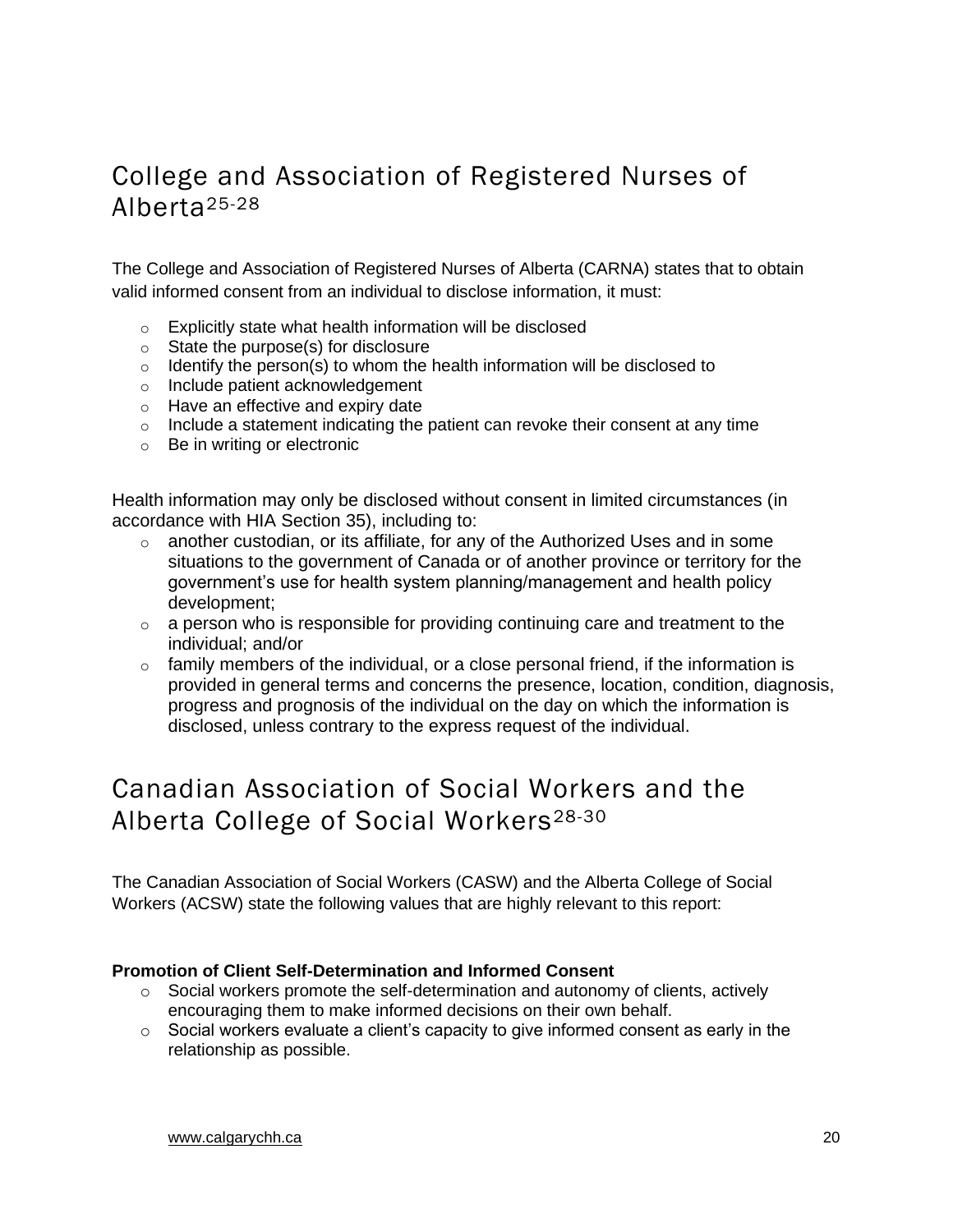$\circ$  Social workers recognize that in some cases their ability to promote self-determination is limited because clients may not be capable of making their own decisions, are involuntary or because clients' actions pose a serious threat to themselves or others.

CASW and ACSW's code of ethics states that written consent *must* be obtained from clients in order to disclose any of their information (Section D.7). The only exemptions to this are:

- o If a client is at risk of harming themselves or others OR
- o There is a legal requirement to share information, such as a court order

Under the ethical standards of CASW and ACSW, a client must understand the nature of the services they're accessing and any potential consequences in order to obtain valid consent. CASW and ACSW consider it out of scope to obtain implied consent to disclose information to other agencies. In order for registered social workers to comply with their code of ethics, informed consent must be obtained.

CASW and ACSW require the informed consent process to include clear information regarding:

- o with whom the information will be shared;
- o what information will be shared;
- o the intended purpose for sharing the information;
- $\circ$  whether the client has a right to request that identifying information be excluded; and
- $\circ$  any other information particular to the specific request that a reasonable person would want to know.

In all circumstances where information about a client is being released, the following principles apply:

- o information will only be released to those who "need to know;"
- $\circ$  only the minimum amount of information required to address the need will be released;
	- Where legislation or agency policy permits sharing information without client consent, a social worker will still seek consent unless there is an urgent need to release the information without consent.
	- When information about a client is required from other sources, a social worker will make a reasonable effort to explain this to the client, decide with the client what other sources are to be used and seek agreement on the method of obtaining the needed information.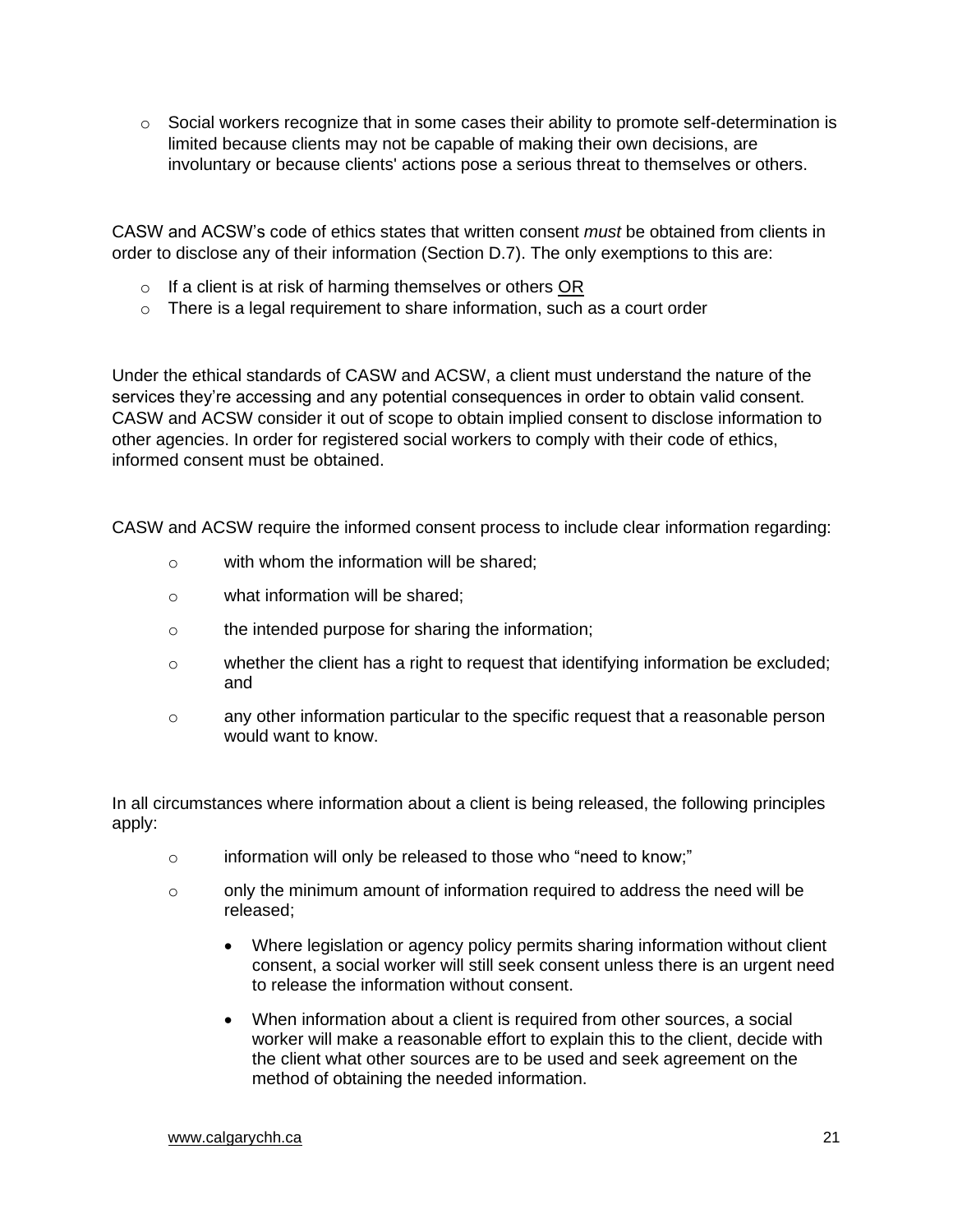### <span id="page-22-0"></span>Canadian Psychologist Association and the College of Alberta Psychologists31,33

#### **Consent to disclose personal/confidential information**

Unless required by law, psychologists shall disclose personal and confidential information only with a client's consent. If reasonable, the consent should be written, signed, and dated by the client, preferably in the presence of the psychologist. The consent should be of an informed nature (confirming that the client appreciates the consequence of the disclosure) and should specify the information to be disclosed, the intended recipient of the disclosure, and the (reasonable) period of time for which consent is granted.

Clients should usually be presumed competent to make decisions about the disclosure of their personal and confidential information unless a formal order is in place appointing a guardian or an agent for them. Where a formal order is in place, the consent of the guardian or agent is required for disclosure of information about the client.

#### **Circumstances in which consent is not required**

Psychologists may disclose personal or confidential information without a client's consent when there is likelihood of imminent and grave harm to the client and/or a third-party, or when required to do so by law. In these circumstances, psychologists will limit disclosure to persons who reasonably need to know and to the extent necessary in the circumstances.

#### **Special Considerations: Clients presenting with reduced capacity**

Decision-making capacity refers to the client's ability to understand a situation, identify decisions required, and ability to identify possible courses of action (along with the possible consequences). Clients who do not appear to understand the information provided or who do not appear to appreciate the reasonably foreseeable consequences of the decision to participate in treatment may be unable to provide consent.

Generally, psychologists assume an adult client is capable of providing their own consent to services unless there is evidence that the client is experiencing reduced capacity. Reduced capacity may arise for a variety of reasons: a) impairment, b) cognitive decline (e.g., due to aging, head injury, psychosis), and c) intellectual disability.

In these situations, psychologists are to follow the general principles of informed consent/assent,

recognizing it may be helpful to use different formats, communication aids, interpreters, assistive devices, and/or longer time frames for making decisions. As well, psychologists are to obtain informed consent from a legal guardian when possible.

### <span id="page-22-1"></span>Canadian Medical Association34-37

The Canadian Medical Association's code of ethics, states "While informed consent is required as a general rule, physicians may infer that they have the patient's *implied* consent to collect, use, disclose and access personal health information (1) for the purpose of providing or assisting in providing care (i.e., share only the necessary information with those involved within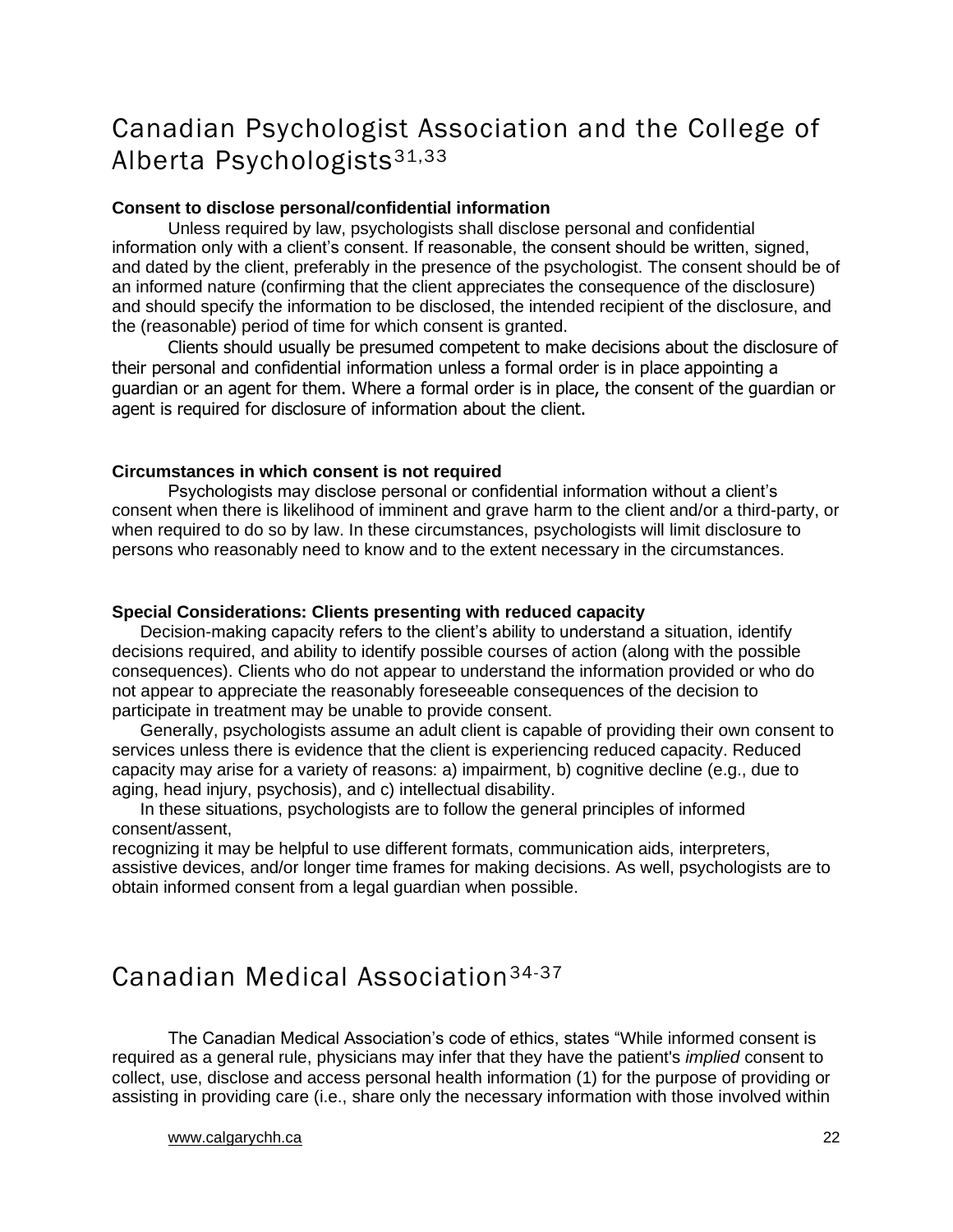the patient's circle of care); and (2) to store personal health information in a medical record (i.e., paper, electronic, or hospital-based). Physicians will want to consider if it is appropriate in the circumstances to advise the patient when a disclosure has been made."

**Core virtues:** Compassion, honesty, humility, integrity and prudence.

**Core commitments:** well-being, respect for persons, commitment to justice, professional integrity and competence, professional excellence, self-care and peer support, inquiry and reflection.

**Core responsibilities**: patient-physician relationship, decision-making (empower the patient to make informed decisions, respect their decision making, accommodate a patient with cognitive impairments to participate as much as possible)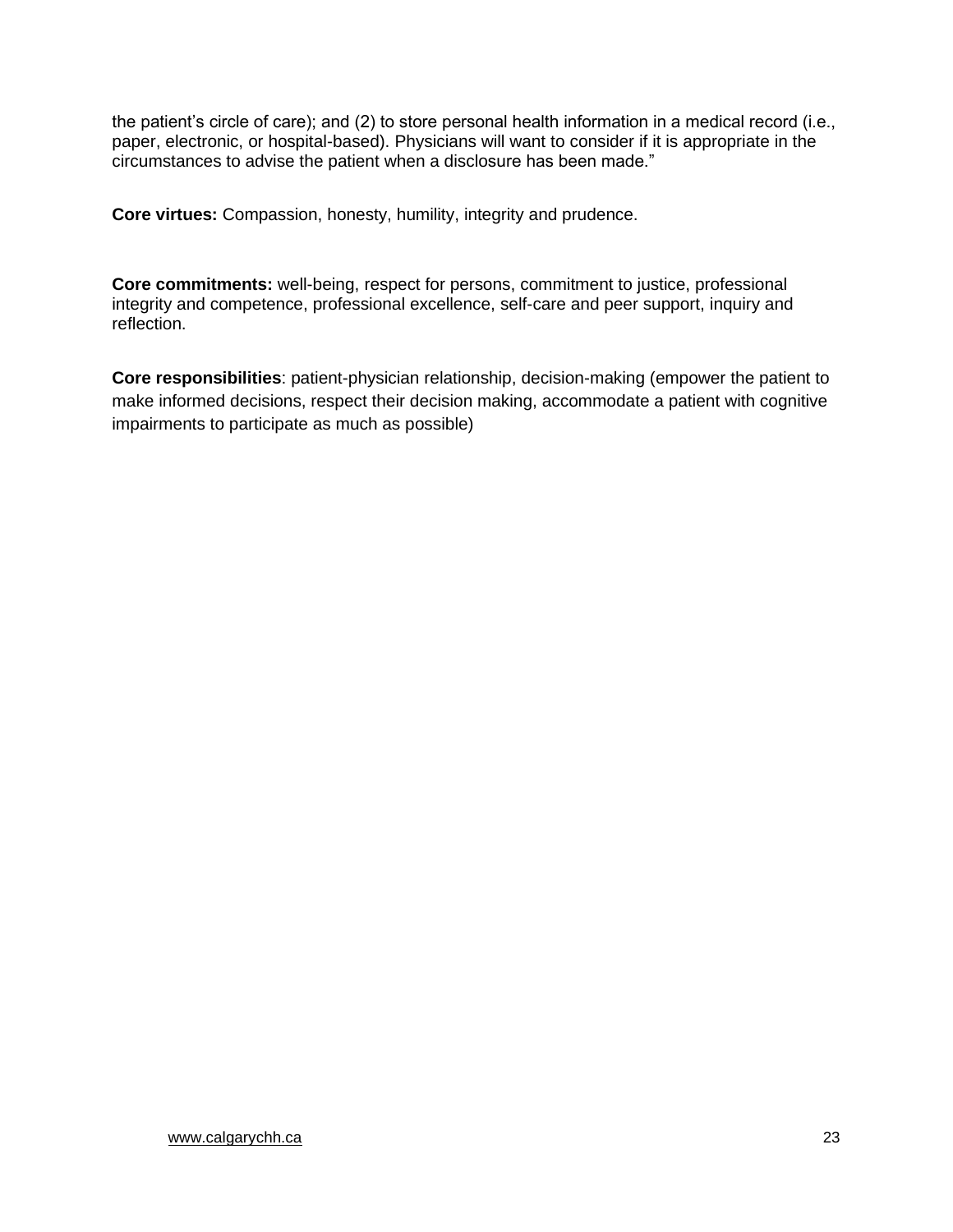# <span id="page-24-0"></span>Framework Guidance

Based on the guidelines defined by various professional organizations, it is strongly recommended that written informed consent is obtained by individuals before their information is shared. In order to promote the client's autonomy, individuals should have the opportunity to opt-in to sharing information with the organizations of their choosing. If an individual is deemed not to have the capacity to make this type of decision upon intake, the consent process should occur at a later time, such as during a meeting with a case manager.

Clear documentation of disclosure requirements should be developed that outline: what information is being shared, the requestor as well as the provider and the reason for accessing information. This is critical to creating a transparent process and building or maintaining trust with a client. Strong policies and procedures that go beyond the legal requirements need to be accessible and effectively communicated to staff and clients. This is essential to promoting ethical actions in the grey areas of the law.

Strict reporting should monitor access and can support further refining policies and procedures in the future. If a breach occurs, concise policies and procedures need to be in place to address the violation and potential adjustments should be made (if relevant) to prevent similar situations from occurring in the future.

If an ethical violation occurs, it is recommended that this is used as a learning tool for staff to better identify ethical courses of action in the future. When using mistakes as a learning opportunity for staff, it is important that confidentiality is upheld and that it is done in a safe environment.

To maintain strict ethical standards surrounding information sharing, it is recommended that each agency trains a specific group of staff that will be able to request and provide client information. Training a specific group of staff will heighten their awareness to the sensitives surrounding information sharing and will decrease potential ethical violations. Ideally, these staff would be members of a professional organization, as members of a regulated body already have a standardized code of ethics that they are required to adhere to.

It is critical that the procedures that are developed surrounding information sharing do not create unjust barriers to clients or agencies. Creating a clear decision-making tool based on shared values aims to support frontline staff to act with confidence when making decisions in morally challenging situations and help facilitate a more integrated approach to care.

The above processes should be guided and supported by a clear ethics framework. The first step in drafting an ethical framework is determining relevant moral standards. While each individual agency has established values and objectives, these standards likely vary between agencies. Therefore, it is recommended that the prospective collective of agencies who want to share client information with each other need to draft a unique set of values of principles. This set of mutual ideals will act as a foundation of future frameworks and will help guide decision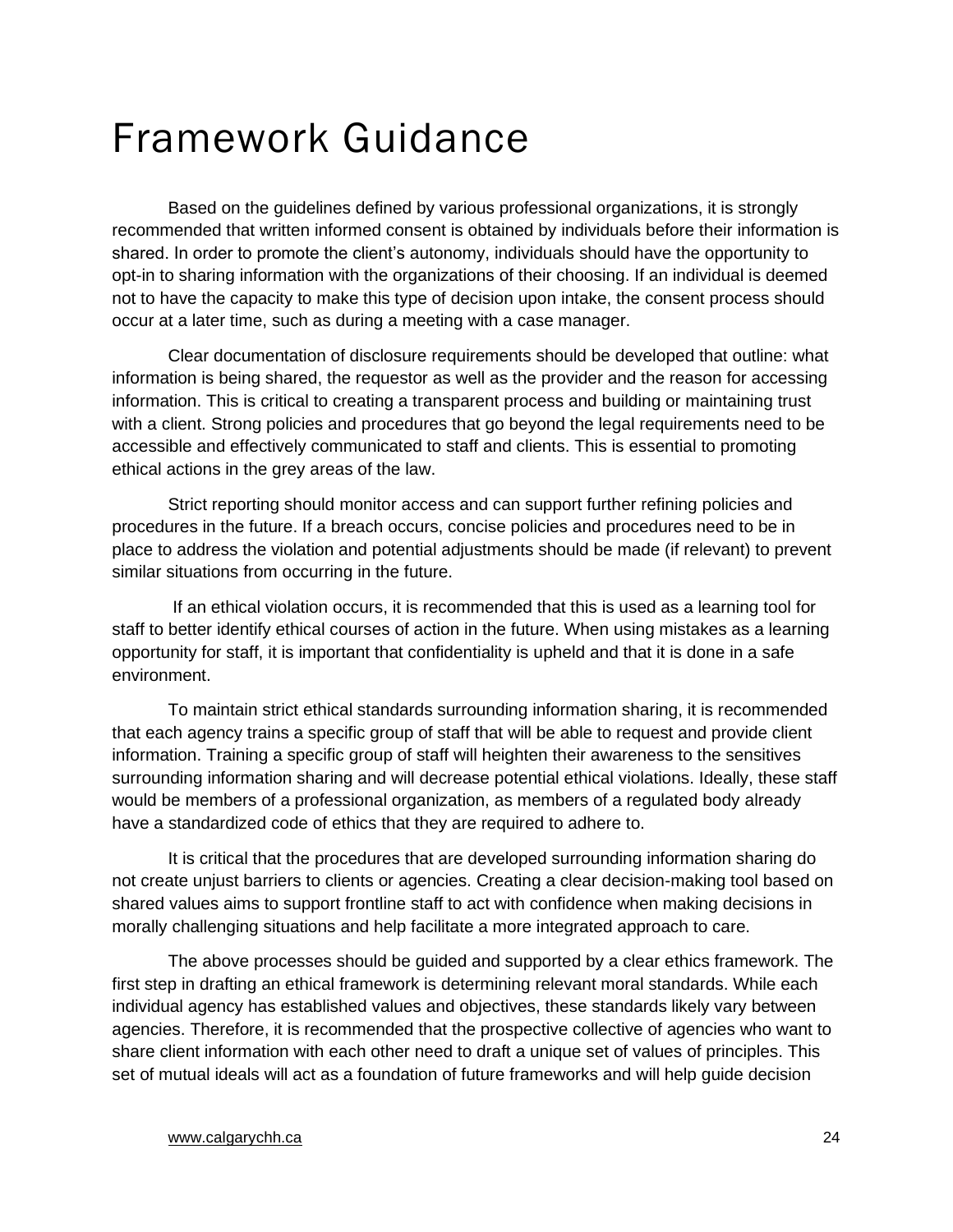making in morally challenging situations. These principles will act as a compass for staff when they are confronted with an ethically challenging situation.

What is considered an ethical decision is framed by contextual features. Working through case studies helps staff understand the potential consequences of various decisions and identify morally significant factors. Additionally, these case studies can help identify personal biases and conflict between how different agencies or individuals approach certain situations.

# <span id="page-25-0"></span>Next Steps

Based on the information gathered in the environmental scan, it is recommended that an interdisciplinary committee should be brought together to draft the following:

- 1. Develop a community code of ethics though defining shared values, facts and goals, which should be prioritized individually and as a group. The results from this deliberation will determine a clear framework for sharing client information between agencies.
- 2. Develop a decision-making tool to assist staff in determining whether it is appropriate to share a client's information. Regardless of the specific concern, this framework should facilitate collaboration in delivering client-centered care at the highest ethical standard. A clear ethics framework on ethical information sharing should inspire confidence in staff to make decisions in "grey areas", however, in the instances where staff are morally unsure, supports and resources need to be available to staff who encounter moral uncertainty.
- 3. Define the levels of risk associated with sharing particular types of client information.
- 4. Scenarios for staff to understand potential risks and biases that impact ethical information sharing.
- 5. Determine suggested training strategies for organizations
- 6. Identify an ethics committee to develop the above and following implementation, to monitor when it is appropriate to share information, refine policies and address breaches when they occur.

## <span id="page-25-1"></span>Forming an ethics committee

The committee that is assembled to accomplish the above activities should have a diversity of experiences to ensure that a holistic understanding of the situation is created and potential risks are appropriately identified. This list should be reviewed to ensure that critical stakeholders were not overlooked. Suggestions include representatives from: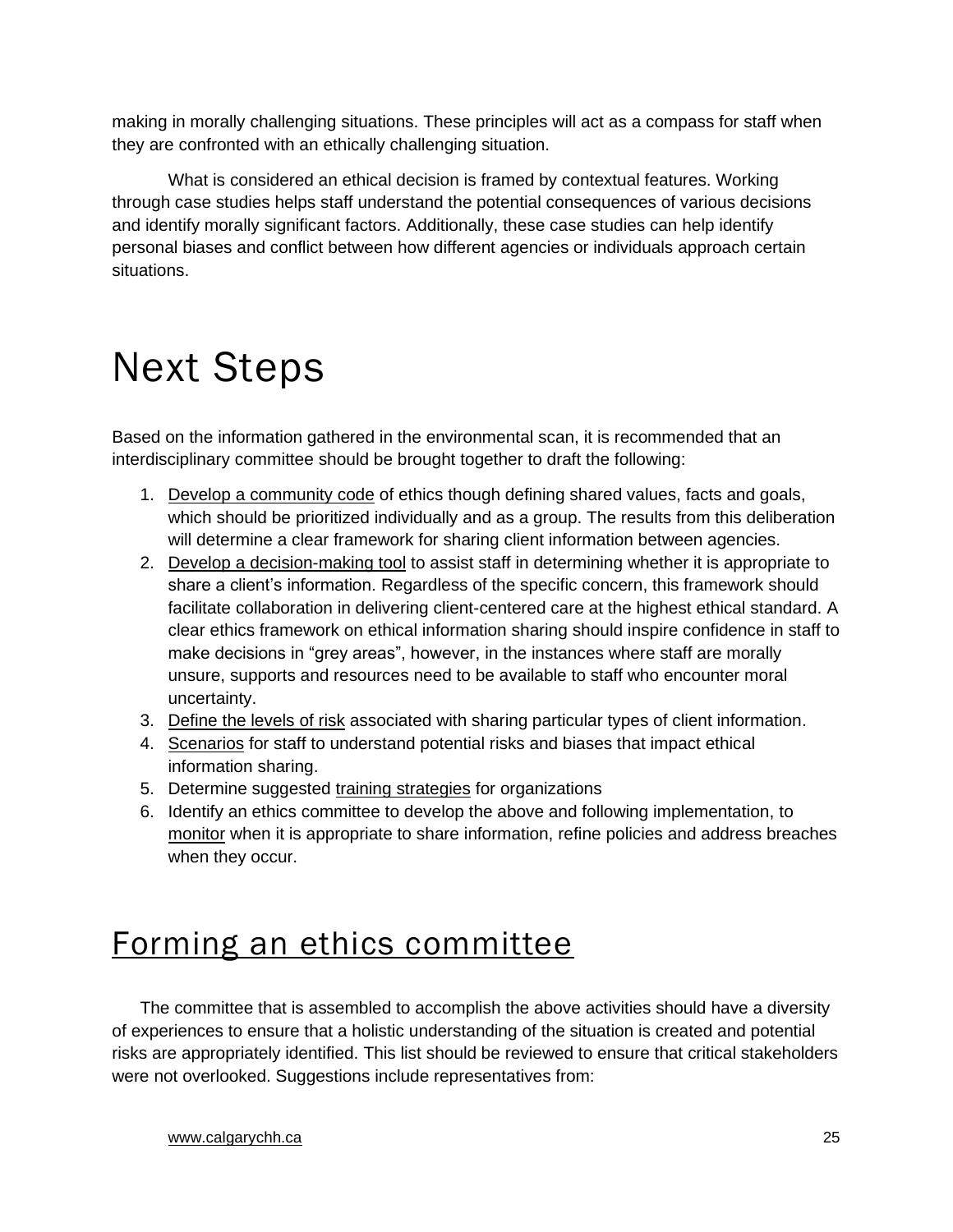- $\circ$  **The immigrant and refugee community** There are unique risks and concerns<sup>f</sup> associated with sharing an individual's information who is from an immigrant or refugee community. In order to mitigate these risks for individuals who are experiencing homelessness and belong to an immigrant or refugee community, it is recommended that this perspective is represented. Recommended organization: Mosaic Refugee Health.
- o **Indigenous communities**  Recommended Organization: The Alberta First Nations Information Governance Centre.
- o **Lived experience** Recommended organization: The Client Action Committee and/or Grateful or Dead.
- o **Law** To address the complexity of ethical and legal requirements surrounding consent procedures. Recommended organization: The University of Calgary, A professor of law and/or ethics (with an understanding of law).
- o **Healthcare** Recommended Organization: CUPS or one of the Alberta College of Social Workers.
- o **Ethics** Recommended organization: Alberta Health Services, Clinical Ethics Service or an individual with clinical ethics experience.
- o **The homeless-serving sector** at front line, program management, director and systems planner levels. These individuals should all be from different organizations that practice diverse philosophies of care.

<sup>f</sup> This logic may need to be extended to other groups that have unique risks associated with information sharing, such as HIV status or LGBTQ+, where additional representation may be important.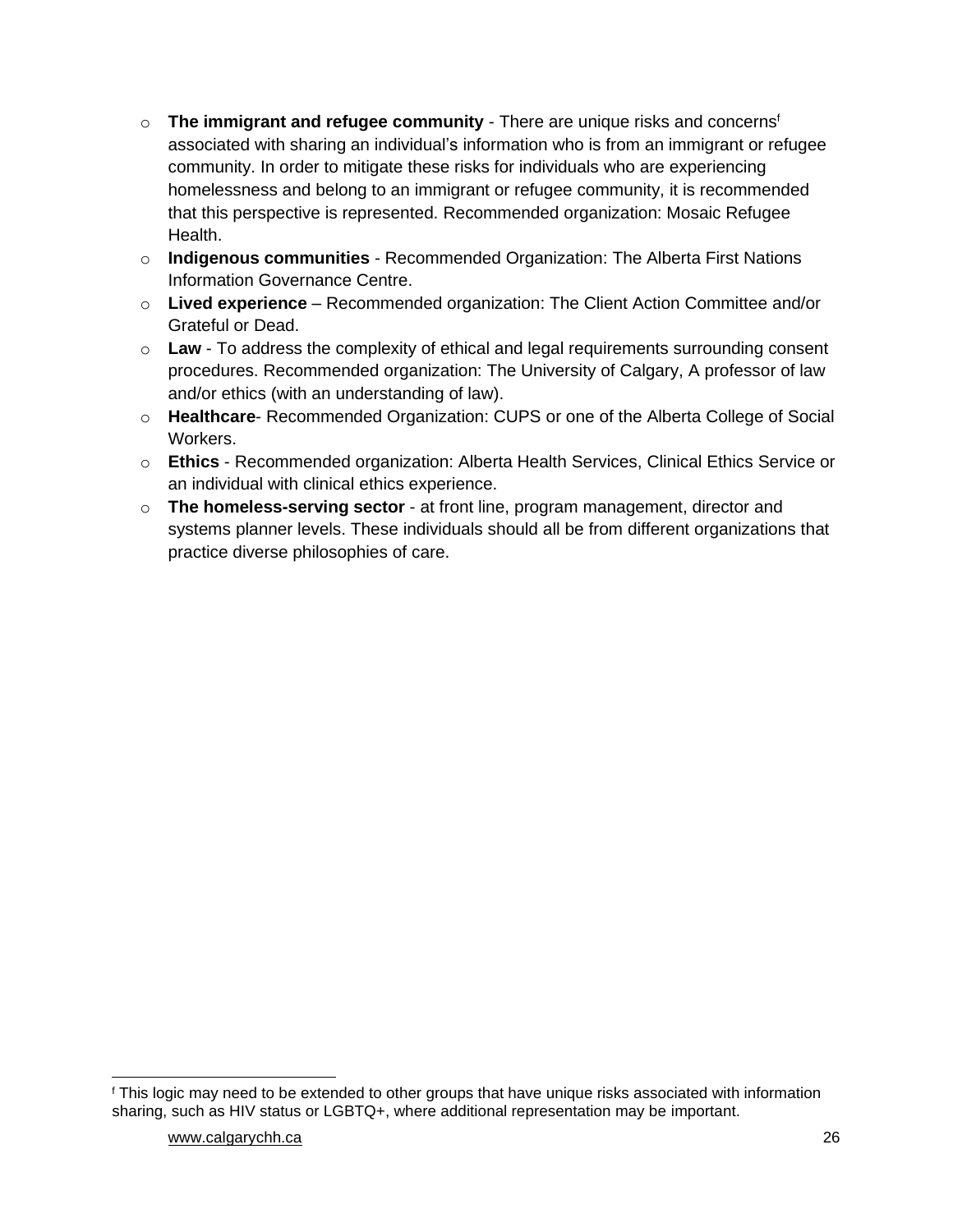# <span id="page-27-0"></span>Conclusion

Agencies in the homeless-serving sector collect a variety of information from some of Calgary's most vulnerable citizens. This information is critical to providing care and supports to individuals experiencing structural vulnerabilities. Ensuring that best practices for information collection and information sharing are used across and within agencies is of utmost importance to maintaining ethical integrity.

This environmental scan is the first stage of a multi-phased project focused on addressing a gap in knowledge surrounding information sharing and consent practices in the homeless-serving sector. No explicit or consensus framework for assessing the ethical factors related to information sharing in the homeless-serving sector was found. As a result, this project could make Calgary a leader in developing best practices of sharing information in the homeless-serving sector that are evidence based and ethically sound.

Sharing client information between agencies has the potential to enable positive and sustained transitions for individual's accessing these services. While drafting the policies and procedures surrounding information sharing, it is of the utmost importance to uphold high ethical standards. This will protect the rights of the client as well as promote enhanced ethical decision making among staff.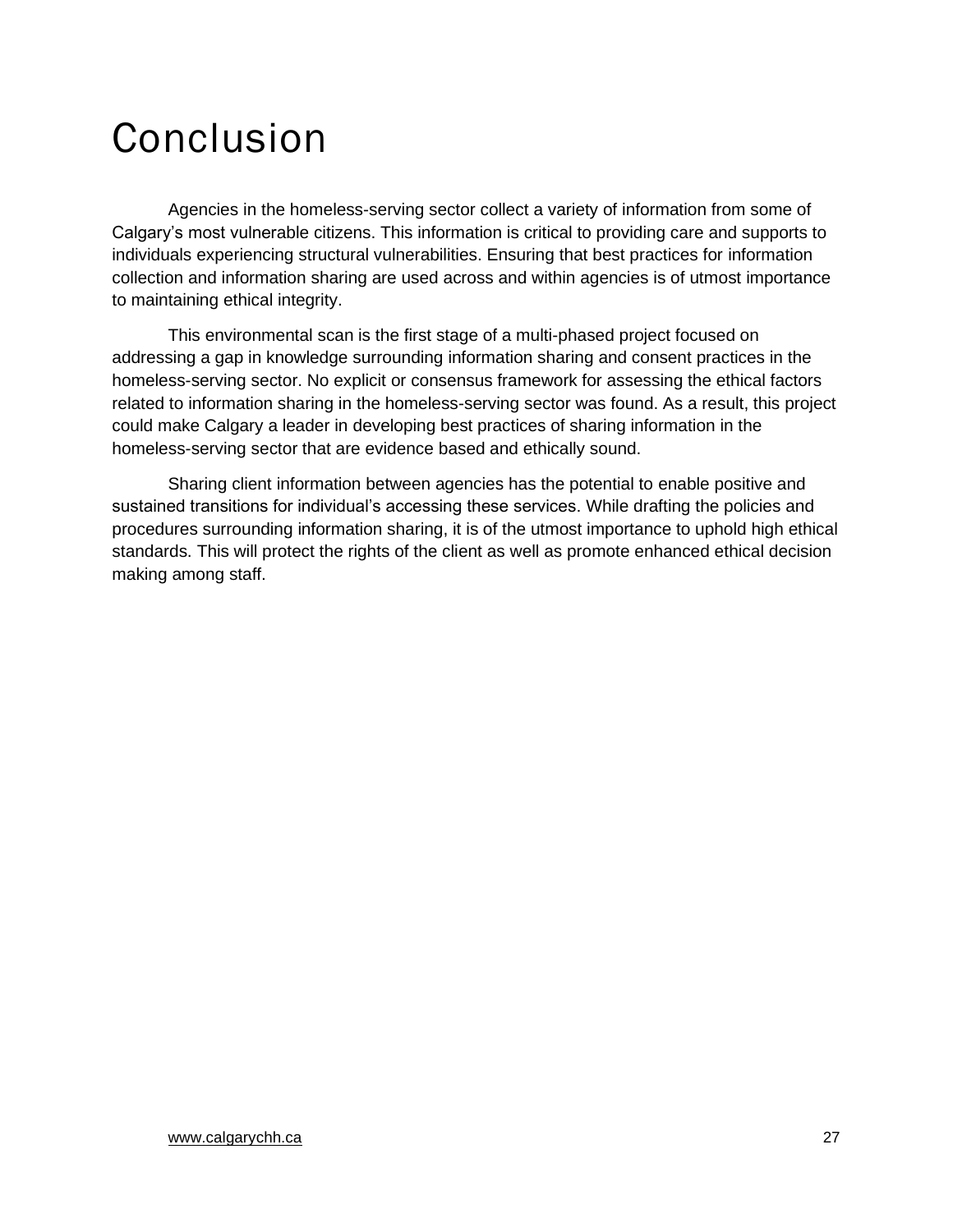# <span id="page-28-1"></span><span id="page-28-0"></span>Appendix i Report Author Bio

**Emma Buzath** has a background in population health with a focus on vulnerable populations and ethics. She has published work on prison health ethics, force feeding, and the opioid crisis and has travelled globally to present this work. Her work has focused on fostering community capacity in a variety of settings and building communities of practice. Specifically, this has included working for rural hospice societies, HIV Community Link, the Cumming School of Medicine, CAMPP (the Calgary Allied Mobile Palliative Program) and Street CCRED (Community Capacity in Research Education and Community Development). Emma has received training in ethics at Johns Hopkins University and has trained and taught at Yale's Interdisciplinary Centre for Bioethics. Currently she is enrolled in a masters of bioethics at Columbia University and is a teaching associate for Columbia's master's course on research ethics. She is committed to addressing the social determinants of health as an advocate. Emma is incredibly passionate about addressing inequities through policy and clinical practice in the hope of providing more compassionate and dignified care to people, regardless of their postal code.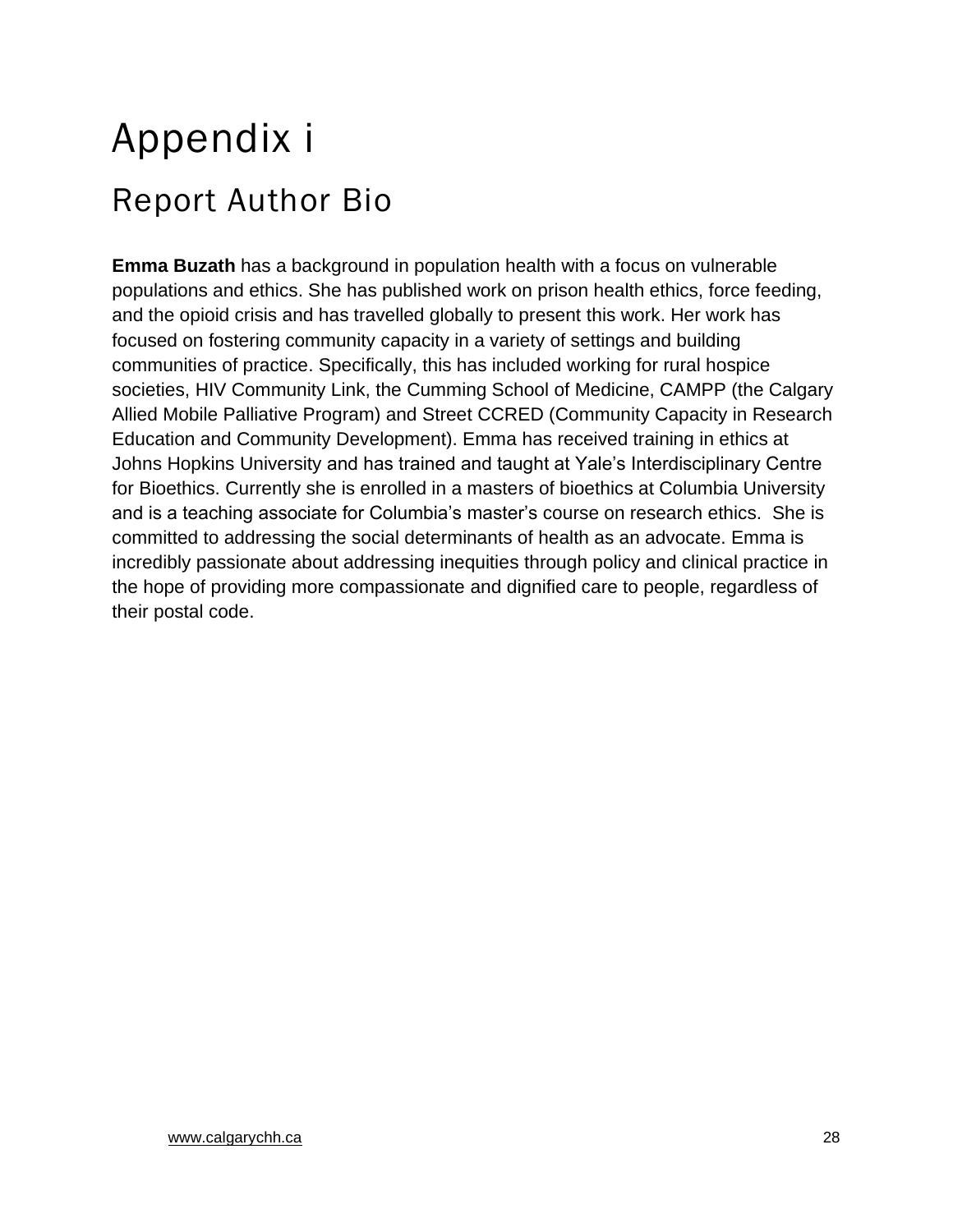# <span id="page-29-0"></span>Appendix ii

## <span id="page-29-1"></span>Glossary of Terms

**Assent-** An expression of approval or agreement by demonstrating a willingness to proceed. Typically, assent is sought when working with a minor, someone who has diminished capacity or in emergency situations.

**Autonomy-** Capable and competent individuals have the basic right to self-determination, independence and freedom, enabling them to make informed choices.

**Beneficence-** to do good. This principle requires that we perform acts that will benefit clients.

**Best interest-** interests that support the dignity and well-being of individuals and groups; morally justifiable.

**Capacity**- An individual's ability to understand a situation, identify decisions required, and ability to identify possible courses of action (along with the possible consequences). This is case specific.

**Code of ethics**- A way to articulate common values identified by a collective group. These principles serve as a foundation to an ethics framework and reflect the community's unique considerations.

**Competence**- An individual's ability to make decisions. This is broader in scope than capacity.

**Ethics-** A field that systematically evaluates the ethical, legal and social implications of standards of conduct and moral judgements. The process of ethical decision making is concerned with arriving at the best course of action, in order to best serve the interests of all involved stakeholders.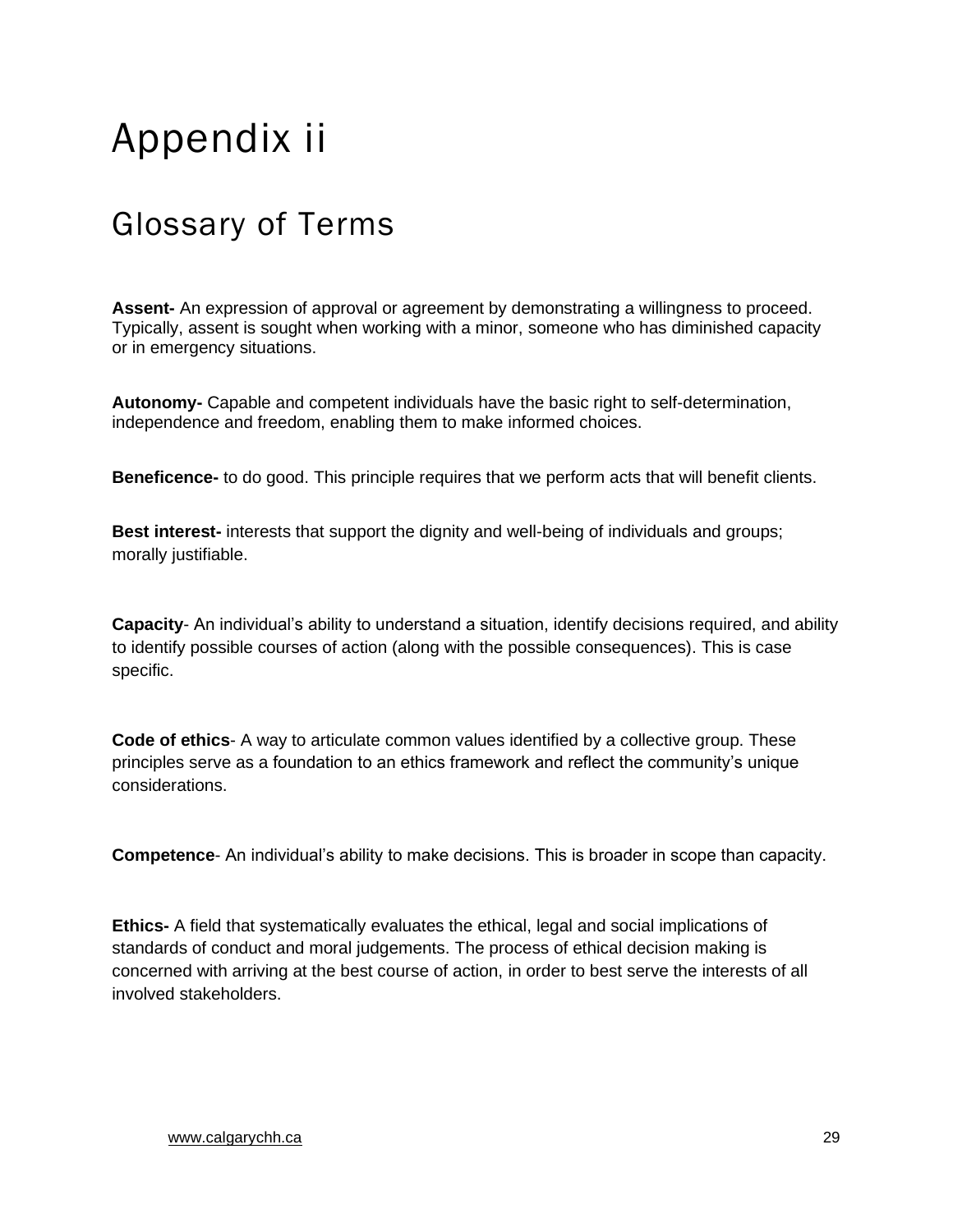**Ethics Framework-** A tool to facilitate conversations on how to navigate ethically complex and at time ambiguous situations. An ethics framework is built on agreed upon values, and aims to highlight key issues and frame appropriate actions.

**Informed Consent-** A process of communication where explicit and voluntary consent is provided by an individual deemed to have capacity. Informed consent can be written or verbal, however written consent promotes accountability and transparency through clear documentation processes.

**Implied Consent**- The assumption of an individual's consent based on their actions or the circumstances.

**Nonmaleficence-** to do no harm. This principle obliges us to act in such a way that we prevent or remove all foreseeable and avoidable harm from our clients and ourselves.

**Opt-in**- Express consent is provided before an individual is included.

**Opt-out**- An individual is automatically included, until they actively dissent.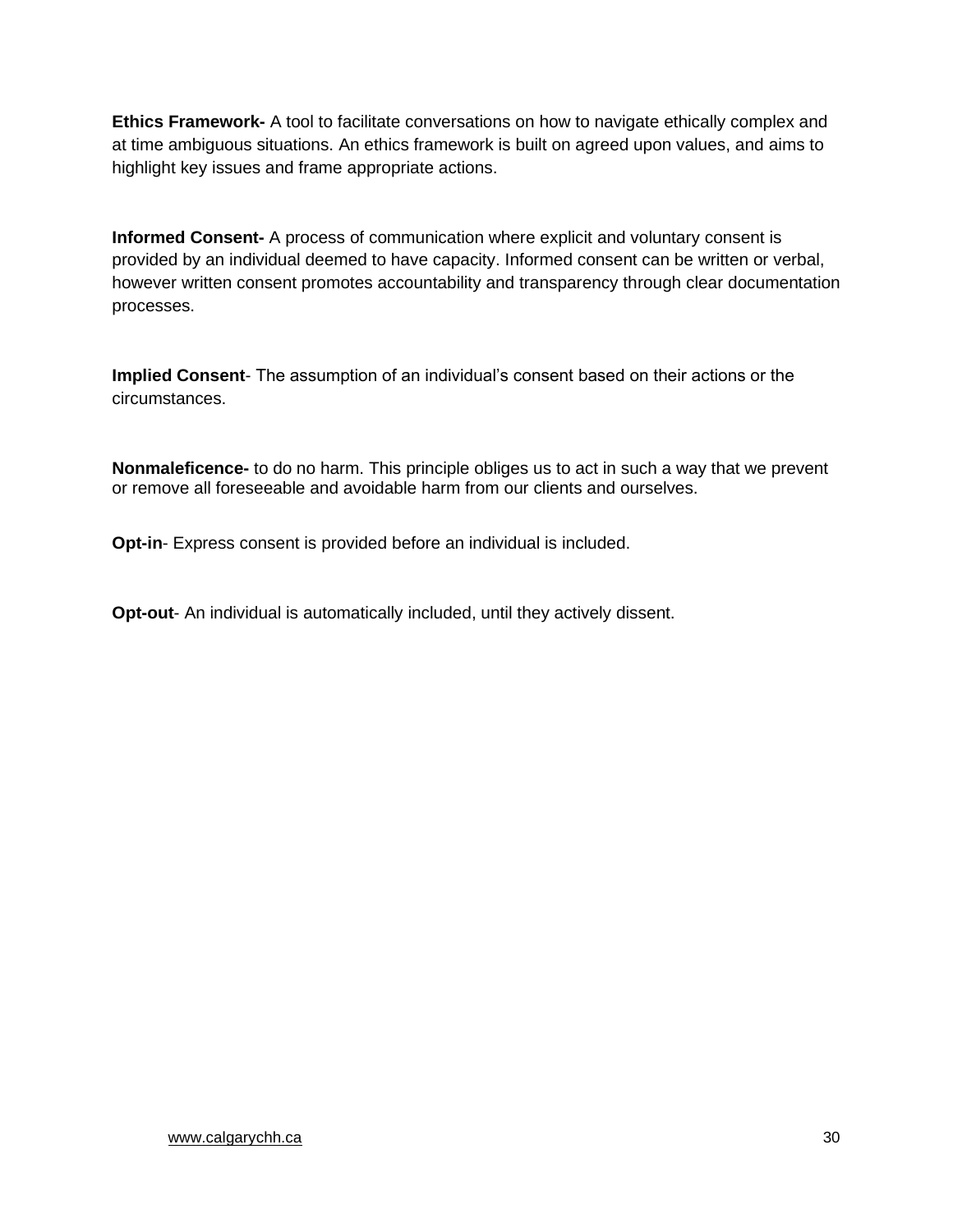# <span id="page-31-0"></span>Appendix iii

# <span id="page-31-1"></span>Applebaum's legally relevant criteria for decision-making capacity

| Table 1. Legally Relevant Criteria for Decision-Making Capacity and Approaches to Assessment of the Patient. |                                                                                            |                                                                                                                       |                                                                                                                                                                                                                                                                                                                                                                       |                                                                                                                                                                                                                                                                                                    |  |  |
|--------------------------------------------------------------------------------------------------------------|--------------------------------------------------------------------------------------------|-----------------------------------------------------------------------------------------------------------------------|-----------------------------------------------------------------------------------------------------------------------------------------------------------------------------------------------------------------------------------------------------------------------------------------------------------------------------------------------------------------------|----------------------------------------------------------------------------------------------------------------------------------------------------------------------------------------------------------------------------------------------------------------------------------------------------|--|--|
| <b>Criterion</b>                                                                                             | <b>Patient's Task</b>                                                                      | <b>Physician's Assessment</b><br>Approach                                                                             | Questions for Clinical Assessment*                                                                                                                                                                                                                                                                                                                                    | <b>Comments</b>                                                                                                                                                                                                                                                                                    |  |  |
| Communicate a<br>choice                                                                                      | Clearly indicate pre-<br>ferred treatment<br>option                                        | Ask patient to indicate a<br>treatment choice                                                                         | Have you decided whether to follow<br>your doctor's [or my] recom-<br>mendation for treatment?<br>Can you tell me what that decision is?<br>[If no decision] What is making it<br>hard for you to decide?                                                                                                                                                             | Frequent reversals of choice<br>because of psychiatric or<br>neurologic conditions may<br>indicate lack of capacity                                                                                                                                                                                |  |  |
| Understand the<br>relevant in-<br>formation                                                                  | Grasp the fundamen-<br>tal meaning of in-<br>formation commu-<br>nicated by physi-<br>cian | Encourage patient to<br>paraphrase dis-<br>closed information<br>regarding medical<br>condition and treat-<br>ment    | Please tell me in your own words<br>what your doctor [or I] told<br>you about:<br>The problem with your health now<br>The recommended treatment<br>The possible benefits and risks<br>(or discomforts) of the<br>treatment<br>Any alternative treatments and<br>their risks and benefits<br>The risks and benefits of no<br>treatment                                 | Information to be understood<br>includes nature of pa-<br>tient's condition, nature<br>and purpose of proposed<br>treatment, possible bene-<br>fits and risks of that treat-<br>ment, and alternative ap-<br>proaches (including no<br>treatment) and their bene-<br>fits and risks                |  |  |
| Appreciate the<br>situation<br>and its con-<br>sequences                                                     | Acknowledge medical<br>condition and likely<br>consequences of<br>treatment options        | Ask patient to describe<br>views of medical<br>condition, proposed<br>treatment, and likely<br>outcomes               | What do you believe is wrong with<br>your health now?<br>Do you believe that you need some<br>kind of treatment?<br>What is treatment likely to do for<br>you?<br>What makes you believe it will have<br>that effect?<br>What do you believe will happen if<br>you are not treated?<br>Why do you think your doctor has<br>[or I have] recommended this<br>treatment? | Courts have recognized that<br>patients who do not ac-<br>knowledge their illnesses<br>(often referred to as "lack<br>of insight") cannot make<br>valid decisions about treat-<br>ment<br>Delusions or pathologic levels<br>of distortion or denial are<br>the most common causes<br>of impairment |  |  |
| Reason about<br>treatment<br>options                                                                         | Engage in a rational<br>process of manipu-<br>lating the relevant<br>information           | Ask patient to compare<br>treatment options<br>and consequences<br>and to offer reasons<br>for selection of<br>option | How did you decide to accept or re-<br>ject the recommended<br>treatment?<br>What makes [chosen option] better<br>than [alternative option]?                                                                                                                                                                                                                          | This criterion focuses on the<br>process by which a deci-<br>sion is reached, not the<br>outcome of the patient's<br>choice, since patients have<br>the right to make "unrea-<br>sonable" choices                                                                                                  |  |  |

Applebaum, P. (2007). Assessment of patient's competence to consent treatment. *New England Journal of Medicine*, 375:1834- 1840.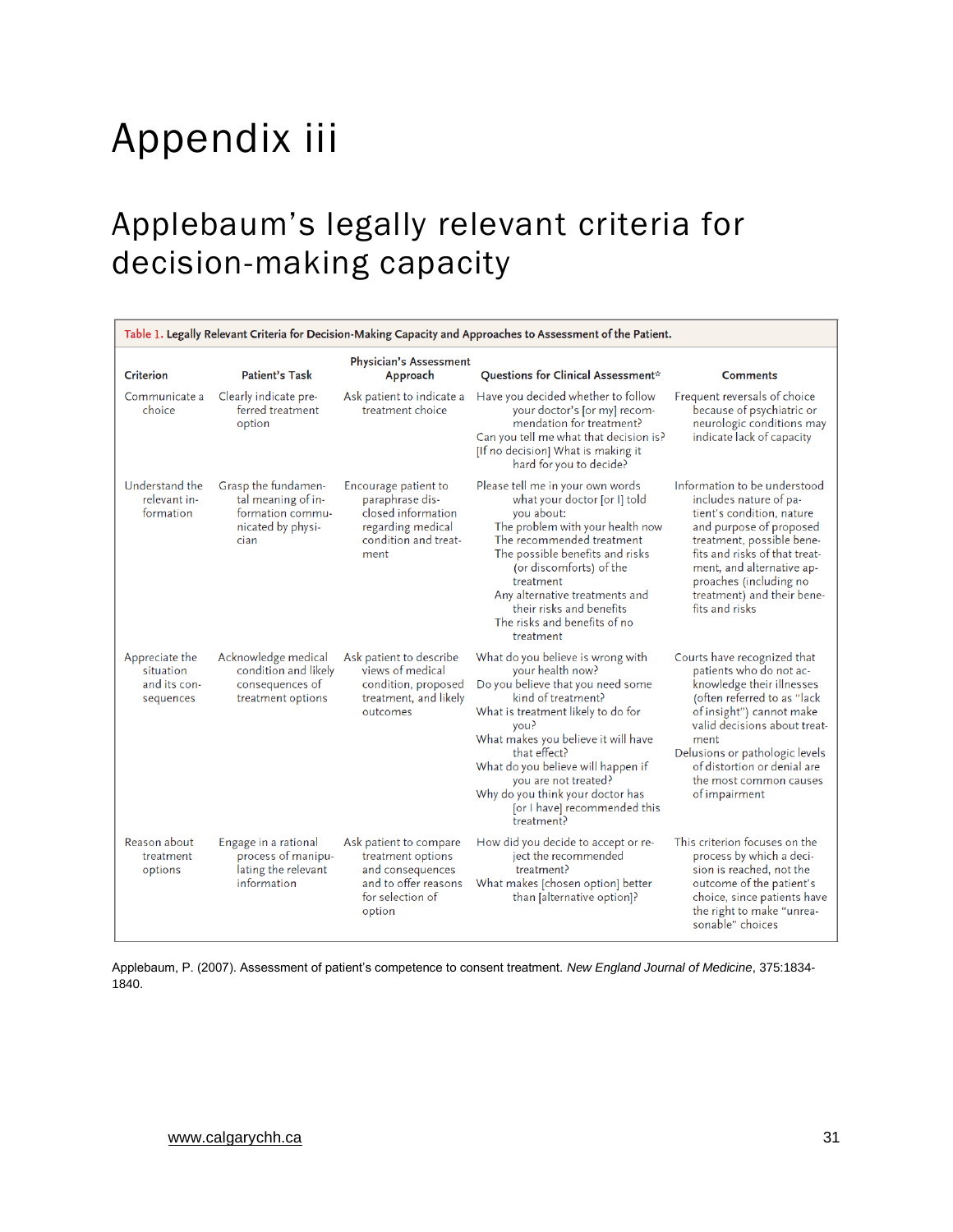# <span id="page-32-0"></span>Appendix iv

## <span id="page-32-1"></span>Key Guiding Questions

- 1. What are the shared goals and values between different agencies?
- 2. If there is conflict between agreed upon values in a particular situation, how will this be resolved?
- 3. What information is essential to have access to in order to better meet the needs of people experiencing homelessness?
- 4. How can a client's autonomy be enhanced?
- 5. How can we respect a client's decision-making ability or potential?
- 6. What expectations does the client have for their care/when accessing the service?
- 7. What is the nature, purpose and utility of sharing a specific piece of information? What are the Risks and Benefits?
- 8. What is the process for if a client wants to withdraw their consent?
- 9. What is the process if a new agency is considered part of the information sharing collective? Are clients re-consented?
- 10. How long will a client's consent to share information be valid for?
- 11. How does the process that is developed for information sharing impact agencies who do not use HMIS?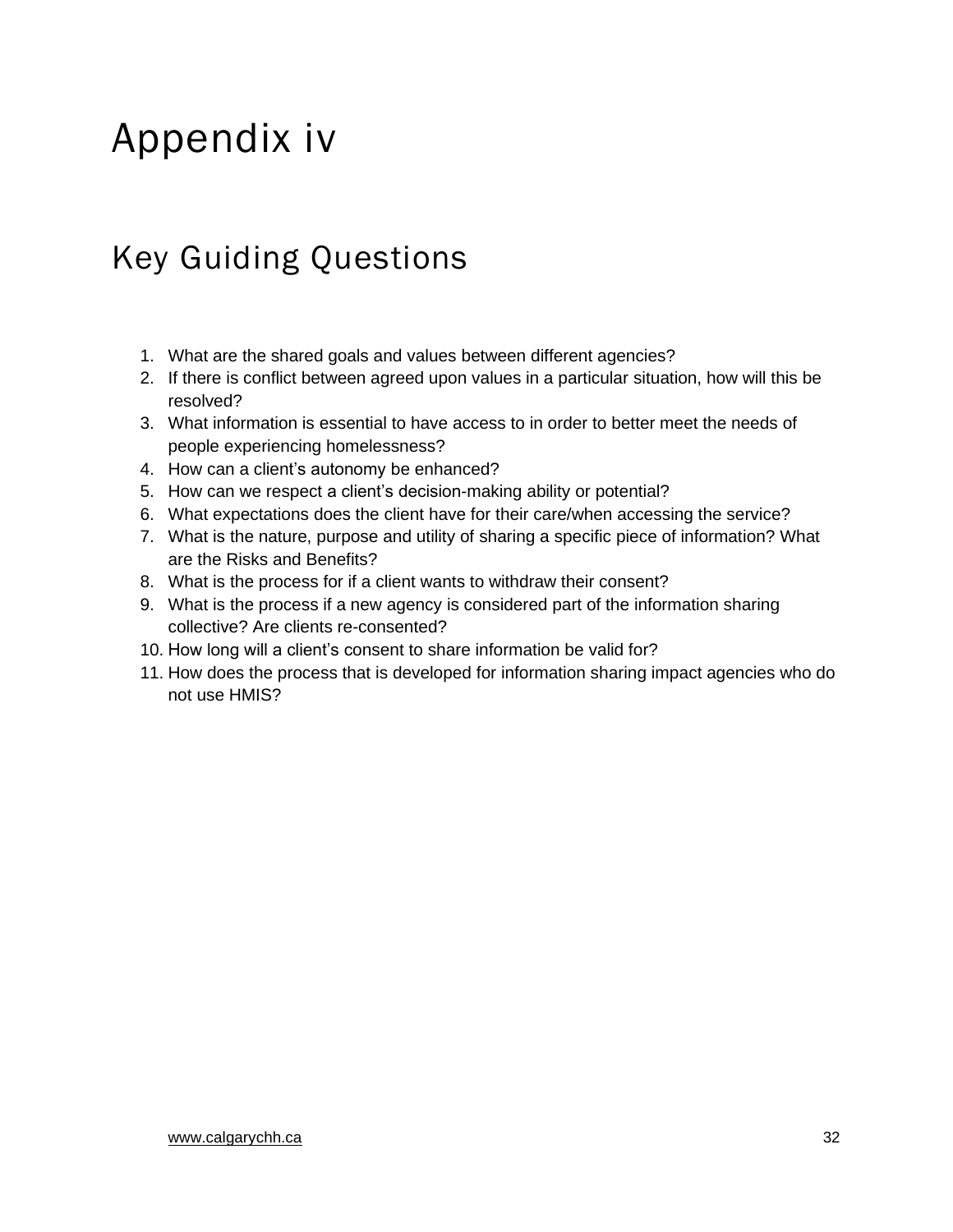# <span id="page-33-0"></span>Appendix v

## <span id="page-33-1"></span>Consulted bodies and professionals

#### **A. Professional bodies, organizations and Agencies**

#### ACSW

Alberta Health Services, Ethics Service The Alberta First Nations Information Governance Centre The Alberta Medical Association The American Association of Bioethics and Humanities The American Association of Public Health Auckland Plan 2050 BC Housing Boston Health Care for the Homeless Program Built for Zero The Calgary Board of Education The Calgary Homeless Foundation The Canadian Association of Bioethics The Canadian Association of Public Health The Canadian Association of Psychologists The Canadian Counselling and Psychotherapy Association The Canadian Medical Association The Canadian Association of Social Workers Centre for Homeless Impact (Scotland) The Chicago Alliance to End Homelessness City Ambition Network (Scotland) The College and Association of Registered Nurses of Alberta The College of Alberta Psychologists The Community Ethics Network (Toronto) Corporation for Supportive Housing **DataKind** The Engine Room, Responsible Data The European Observatory on Homelessness The Health Quality Council of Alberta HIV Community Link Health and Social Care, North Lanarkshire (Scotland) The Homeless Hub Homeless Link (England) King County's Health Care for the Homeless Network Michigan Coalition Against Homelessness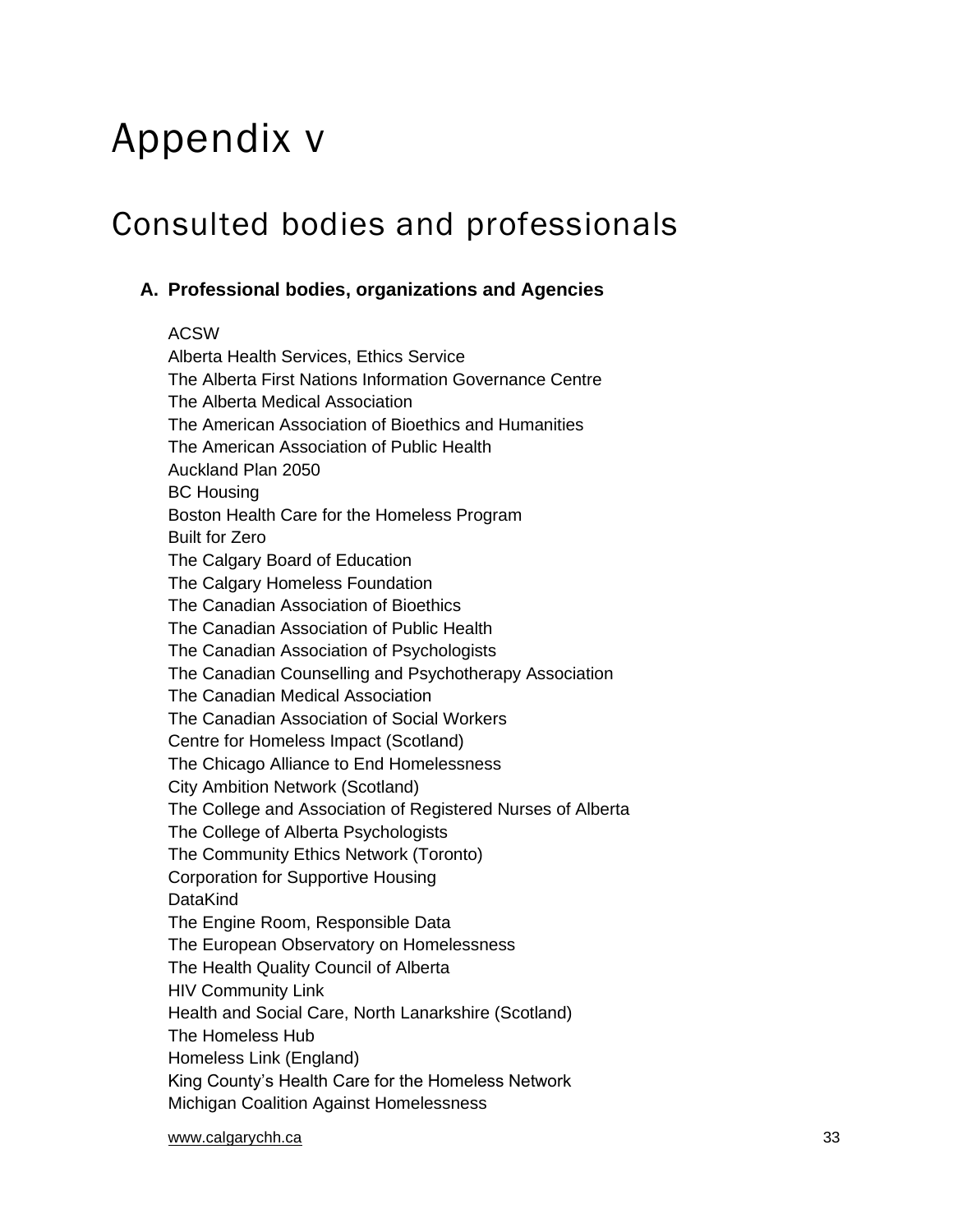National Health Care for the Homeless Council National Human Services Data Consortium NSW Government, Family and Community Services (Whales) Office of the Information and Privacy Commissioner of Alberta Partnership for Strong Communities Simon Community (Scotland) St. Mungo's (England) Tri-Council Panel on Research Ethics 20,000 Homes

#### **B. Individuals**

The United States Cornell University, Decision of Medical Ethics, Professor Columbia University, Professor of Clinical Ethics Columbia University, Professor of Law and Bioethics Eccovia Solutions, Director of Health and Human Services and Public Sector The Hastings Centre, Fellow Ohio State University, Professor of Social Work Oregon Health and Scient University, Assistant Professor of Social Work The University of North Caroline at Charlotte, Institute for Social Capital, Data and Research Associate The University of Pennsylvania, Professor of Social Policy The International Association of Privacy Professionals, Privacy and information privacy consultant Rhode Island College, Professor of Social Wok Yale University, Assistant Professor of Emergency Medicine Yale University, Professor of Law and Director of Bioethics

#### Canada

The University of British Columbia, The W. Maurice Young Centre for Applied Ethics, Professor of ethics The University of British Columbia, Associate Professor of Nursing The University of Calgary, Assistant Professor of Social Work The University of Calgary, Professor of Computer Engineering, interest in data networks The University of Calgary, Clinical Lecturer in Psychiatry The University of Calgary, Clinical Lecturer in Ethics McGill University, Integrated Studies in Education, Assistant Professor The University of Ottawa, Professor of Law St. Michael's, Centre for Urban Health Solutions, Associate Scientist The University of Toronto, Department of Information, Professor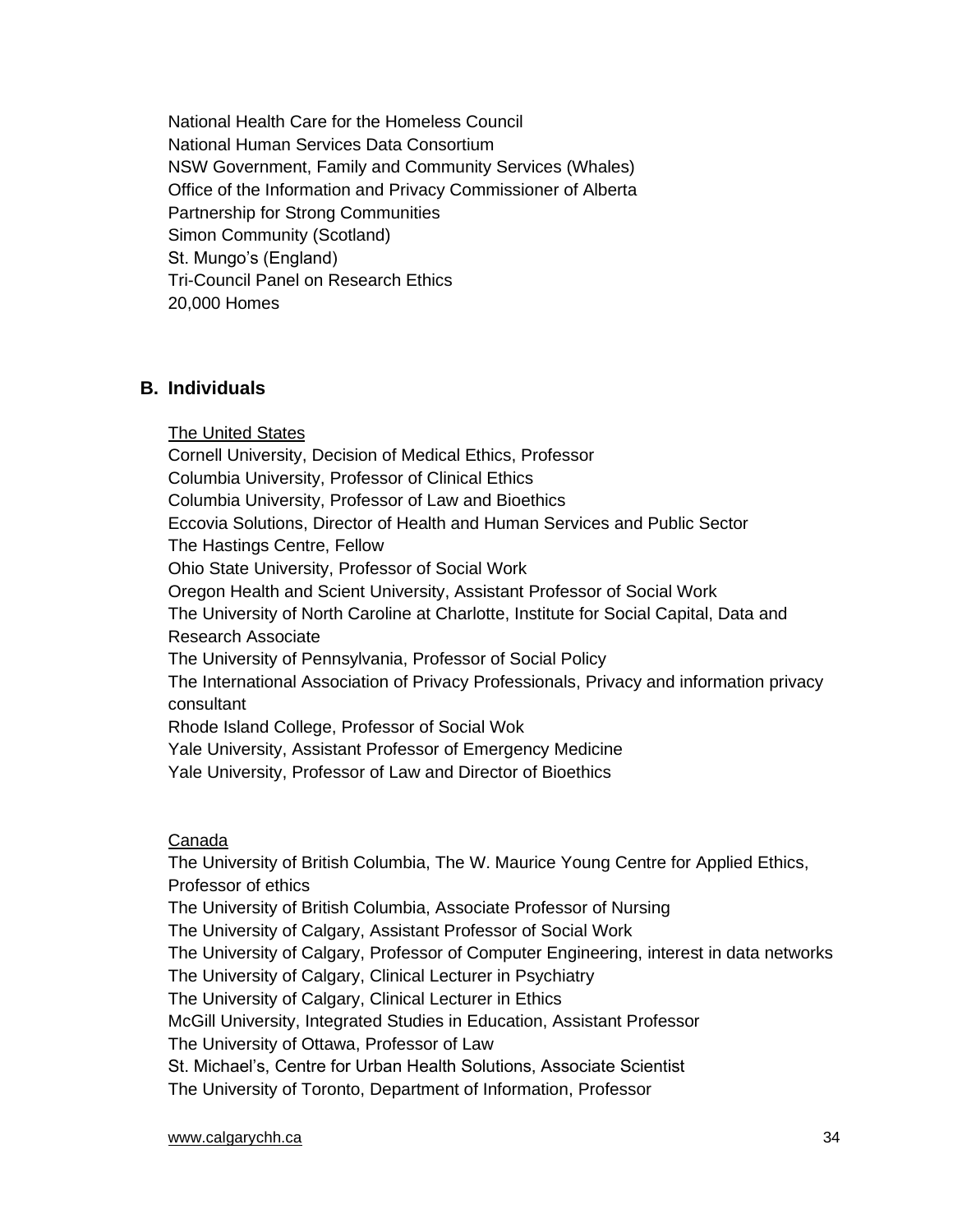The University of Toronto, Professor of Nursing The University of Victoria, Professor of Nursing

#### Europe

Aachen University, Postdoctoral Ethics Fellow (Germany) The Danish Center for Social Science Research, Senior Researcher (Denmark) The Geneva University Hospital, Assistant Professor of Psychiatry (Switzerland) Lund University, Professor of Social Work (Sweden) Radboud University Nijmegen, Professor of Political Science (Netherlands) The University of Amsterdam, Professor of Social and Behavioral Sciences (Netherlands)

The University of Twente, Postdoctoral Researcher in Ethics and Data Science

#### The United Kingdom

Oxford University, Postdoctoral Research Fellow in Psychiatry Heriot-Watt University, Institute for Social Policy, Housing & Equalities Research, Professor

#### Australia

Deakin University, Associate Professor of Bioethics and Health Humanities Monash University, Professor of Social and Political Philosophy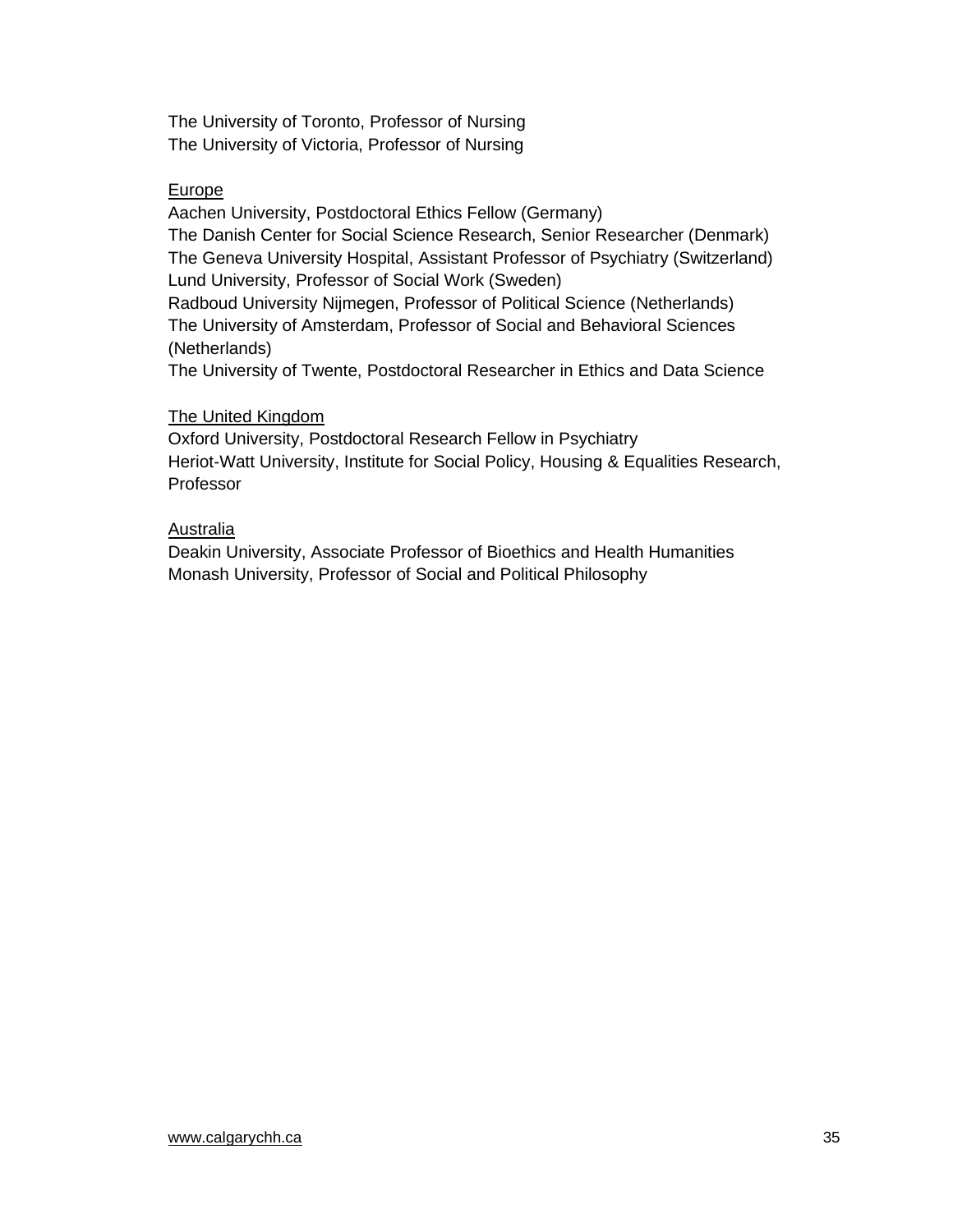# <span id="page-36-0"></span>Appendix vi

# <span id="page-36-1"></span>Cited Resources

- 1. <https://jme.bmj.com/content/28/5/332.2>
- 2. <https://plato.stanford.edu/entries/privacy-medicine/>
- 3. <https://www.ncbi.nlm.nih.gov/pmc/articles/PMC3752393/>
- 4. <https://bmcmedethics.biomedcentral.com/articles/10.1186/s12910-017-0196-7>
- 5. <http://tech.snmjournals.org/content/24/2/129.full.pdf>
- 6. <https://plato.stanford.edu/entries/decision-capacity/>
- 7. <https://www.nejm.org/doi/full/10.1056/NEJMcp074045>
- 8. [http://www.20khomes.ca/wp-content/uploads/20K-Homes-Data-Sharing-Agreement-](http://www.20khomes.ca/wp-content/uploads/20K-Homes-Data-Sharing-Agreement-FINAL.pdf)[FINAL.pdf](http://www.20khomes.ca/wp-content/uploads/20K-Homes-Data-Sharing-Agreement-FINAL.pdf)
- 9. [http://www.20khomes.ca/wp-content/uploads/20k-Homes-sample-client-consent](http://www.20khomes.ca/wp-content/uploads/20k-Homes-sample-client-consent-form.pdf)[form.pdf](http://www.20khomes.ca/wp-content/uploads/20k-Homes-sample-client-consent-form.pdf)
- 10. <http://www.20khomes.ca/wp-content/uploads/DUFFERIN-Data-Sharing-Agreement.pdf>
- 11. [http://www.20khomes.ca/wp-content/uploads/DUFFERIN-Privacy-and-Confidentiality-](http://www.20khomes.ca/wp-content/uploads/DUFFERIN-Privacy-and-Confidentiality-Considerations.pdf)[Considerations.pdf](http://www.20khomes.ca/wp-content/uploads/DUFFERIN-Privacy-and-Confidentiality-Considerations.pdf)
- 12. [http://www.20khomes.ca/wp-content/uploads/DUFFERIN-Client-Consent-Form-](http://www.20khomes.ca/wp-content/uploads/DUFFERIN-Client-Consent-Form-HIFIS.pdf)[HIFIS.pdf](http://www.20khomes.ca/wp-content/uploads/DUFFERIN-Client-Consent-Form-HIFIS.pdf)
- 13. [http://20khomes.ca/wp-content/uploads/DUFFERIN-HIFIS-Confidentiality-User-](http://20khomes.ca/wp-content/uploads/DUFFERIN-HIFIS-Confidentiality-User-Agreement.pdf)[Agreement.pdf](http://20khomes.ca/wp-content/uploads/DUFFERIN-HIFIS-Confidentiality-User-Agreement.pdf)
- 14. [http://www.20khomes.ca/wp-content/uploads/HIFIS-4-Consent-Cheat-Sheet-August-](http://www.20khomes.ca/wp-content/uploads/HIFIS-4-Consent-Cheat-Sheet-August-2018.pdf)[2018.pdf](http://www.20khomes.ca/wp-content/uploads/HIFIS-4-Consent-Cheat-Sheet-August-2018.pdf)
- 15. [http://www.20khomes.ca/wp-content/uploads/Waterloo-HIFIS-4-Protocol-Privacy-and-](http://www.20khomes.ca/wp-content/uploads/Waterloo-HIFIS-4-Protocol-Privacy-and-Consent-August-2018.pdf)[Consent-August-2018.pdf](http://www.20khomes.ca/wp-content/uploads/Waterloo-HIFIS-4-Protocol-Privacy-and-Consent-August-2018.pdf)
- 16. <https://nhchc.org/wp-content/uploads/2017/06/how-data-systems-dennis.pdf>
- 17. <https://www.mungos.org/privacy-policy/>
- 18. [http://www.afnigc.ca/main/includes/media/pdf/community%20resources/\(New\)%20AFNI](http://www.afnigc.ca/main/includes/media/pdf/community%20resources/(New)%20AFNIGC%20OCAP%20Presentation%20October%202017.pdf) [GC%20OCAP%20Presentation%20October%202017.pdf](http://www.afnigc.ca/main/includes/media/pdf/community%20resources/(New)%20AFNIGC%20OCAP%20Presentation%20October%202017.pdf)
- 19. <http://www.afnigc.ca/main/includes/media/pdf/brochures/OCAP%20FAQ.pdf>
- 20. [http://www.afnigc.ca/main/includes/media/pdf/digital%20reports/Data\\_Resources\\_Repor](http://www.afnigc.ca/main/includes/media/pdf/digital%20reports/Data_Resources_Report.pdf) [t.pdf](http://www.afnigc.ca/main/includes/media/pdf/digital%20reports/Data_Resources_Report.pdf)
- 21. [http://www.afnigc.ca/main/includes/media/pdf/community%20resources/Data\\_Sharing\\_A](http://www.afnigc.ca/main/includes/media/pdf/community%20resources/Data_Sharing_Agreement.pdf) [greement.pdf](http://www.afnigc.ca/main/includes/media/pdf/community%20resources/Data_Sharing_Agreement.pdf)
- 22. [http://www.afnigc.ca/main/includes/media/pdf/community%20resources/Privacy\\_Law\\_Te](http://www.afnigc.ca/main/includes/media/pdf/community%20resources/Privacy_Law_Template.pdf) [mplate.pdf](http://www.afnigc.ca/main/includes/media/pdf/community%20resources/Privacy_Law_Template.pdf)
- [www.calgarychh.ca](http://www.calgarychh.ca/) 36 23. <http://www.pre.ethics.gc.ca/eng/documents/tcps2-2018-en-interactive-final.pdf>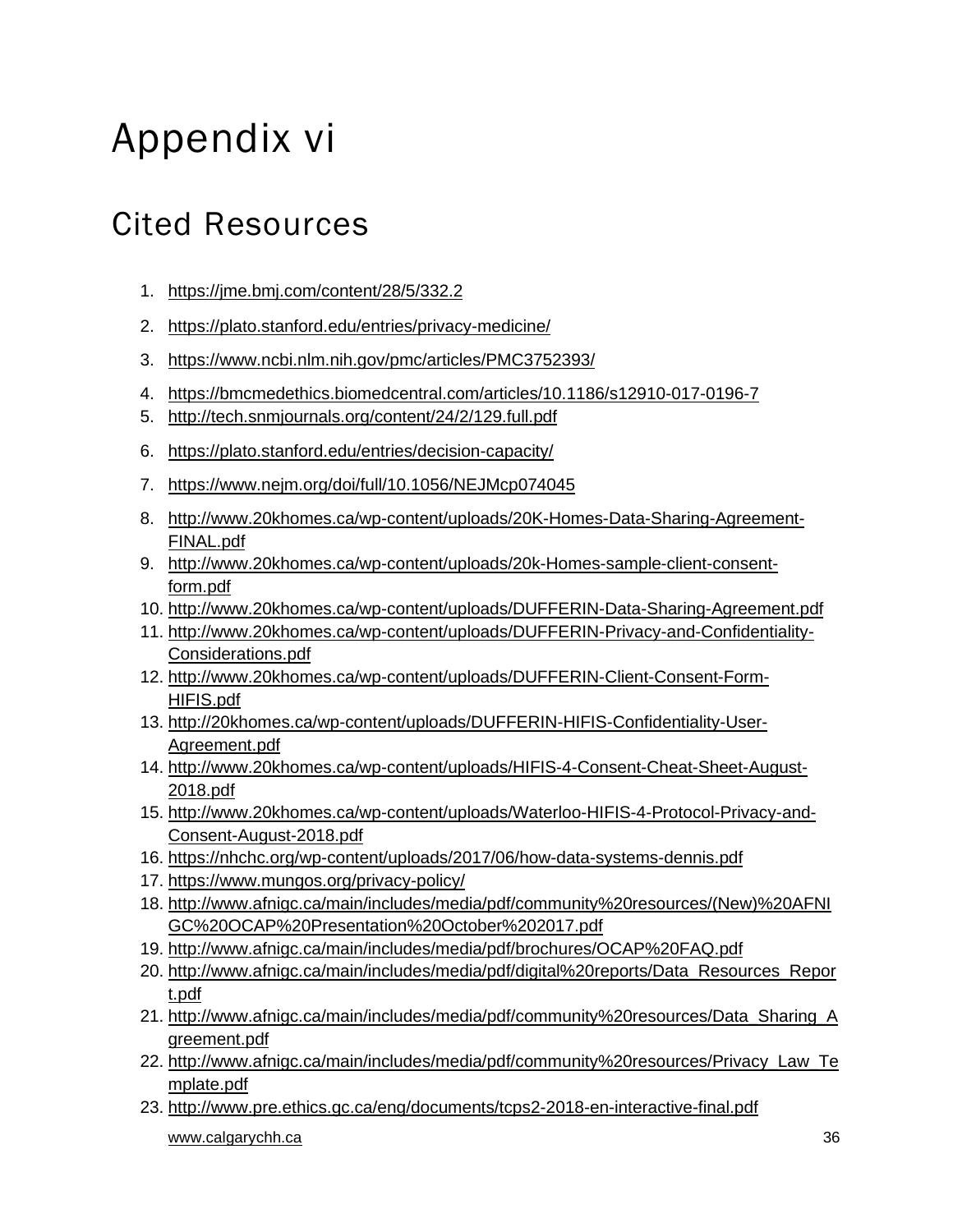- 24. [https://www.priv.gc.ca/en/privacy-topics/collecting-personal](https://www.priv.gc.ca/en/privacy-topics/collecting-personal-information/consent/gl_omc_201805/)[information/consent/gl\\_omc\\_201805/](https://www.priv.gc.ca/en/privacy-topics/collecting-personal-information/consent/gl_omc_201805/)
- 25. [https://www.nurses.ab.ca/docs/default-source/document-library/standards/practice](https://www.nurses.ab.ca/docs/default-source/document-library/standards/practice-standards-for-regulated-members.pdf?sfvrsn=d4893bb4_8)[standards-for-regulated-members.pdf?sfvrsn=d4893bb4\\_8](https://www.nurses.ab.ca/docs/default-source/document-library/standards/practice-standards-for-regulated-members.pdf?sfvrsn=d4893bb4_8)
- 26. [https://nurses.ab.ca/docs/default-source/document-library/standards/privacy-and](https://nurses.ab.ca/docs/default-source/document-library/standards/privacy-and-management-of-health-information-standards-for-carna-regulated-members.pdf)[management-of-health-information-standards-for-carna-regulated-members.pdf](https://nurses.ab.ca/docs/default-source/document-library/standards/privacy-and-management-of-health-information-standards-for-carna-regulated-members.pdf)
- 27. [https://nurses.ab.ca/docs/default-source/document-library/standards/privacy-and](https://nurses.ab.ca/docs/default-source/document-library/standards/privacy-and-security-polices-a-guide-for-custodians.pdf?sfvrsn=1b1d6cf4_14)[security-polices-a-guide-for-custodians.pdf?sfvrsn=1b1d6cf4\\_14](https://nurses.ab.ca/docs/default-source/document-library/standards/privacy-and-security-polices-a-guide-for-custodians.pdf?sfvrsn=1b1d6cf4_14)
- 28. [https://acsw.in1touch.org/document/2023/SUM\\_GuidelinesObtainingConsentWorkingWit](https://acsw.in1touch.org/document/2023/SUM_GuidelinesObtainingConsentWorkingWithMinors_exceptionforlegislation_201510.pdf) [hMinors\\_exceptionforlegislation\\_201510.pdf](https://acsw.in1touch.org/document/2023/SUM_GuidelinesObtainingConsentWorkingWithMinors_exceptionforlegislation_201510.pdf)
- 29. [http://acsw2.in1touch.org/document/1327/final\\_standardsofpractice\\_20131104.pdf](http://acsw2.in1touch.org/document/1327/final_standardsofpractice_20131104.pdf)
- 30. [https://www.casw-acts.ca/sites/default/files/attachements/casw\\_code\\_of\\_ethics.pdf](https://www.casw-acts.ca/sites/default/files/attachements/casw_code_of_ethics.pdf)
- 31. [https://cpa.ca/docs/File/Ethics/CPA\\_Code\\_2017\\_4thEd.pdf](https://cpa.ca/docs/File/Ethics/CPA_Code_2017_4thEd.pdf)
- 32. <https://www.cap.ab.ca/Regulatory-Information/Practice-Guidelines>
- 33. <https://www.cap.ab.ca/Regulatory-Information>
- 34. <https://www.cma.ca/cma-code-ethics-and-professionalism>
- 35. [https://policybase.cma.ca/documents/policypdf/BACKGROUND%20principles%20for%2](https://policybase.cma.ca/documents/policypdf/BACKGROUND%20principles%20for%20the%20protection%20of%20patient%20Privacy.pdf) [0the%20protection%20of%20patient%20Privacy.pdf](https://policybase.cma.ca/documents/policypdf/BACKGROUND%20principles%20for%20the%20protection%20of%20patient%20Privacy.pdf)

# <span id="page-37-0"></span>Other Important Resources

<https://www.albertahealthservices.ca/assets/info/hp/ces/if-hp-ethics-framework.pdf>

<https://ethics.ubc.ca/files/2014/11/A-Framework-for-Ethical-Decision-Making.pdf>

[https://www.homeless.org.uk/sites/default/files/site-](https://www.homeless.org.uk/sites/default/files/site-attachments/HOMELESS%20LINK%20ETHICS%20TOOLKIT%20FAQs%20FOR%20FRONTLINE%20STAFF.pdf)

[attachments/HOMELESS%20LINK%20ETHICS%20TOOLKIT%20FAQs%20FOR%20FRONTLI](https://www.homeless.org.uk/sites/default/files/site-attachments/HOMELESS%20LINK%20ETHICS%20TOOLKIT%20FAQs%20FOR%20FRONTLINE%20STAFF.pdf) [NE%20STAFF.pdf](https://www.homeless.org.uk/sites/default/files/site-attachments/HOMELESS%20LINK%20ETHICS%20TOOLKIT%20FAQs%20FOR%20FRONTLINE%20STAFF.pdf)

[https://homeless.org.uk/sites/default/files/site](https://homeless.org.uk/sites/default/files/site-attachments/HOMELESS%20LINK%20ETHICS%20TOOLKIT%20GUIDANCE%20FOR%20ORGANISATIONS%20ON%20DEVELOPING%20POLICY%20AND%20PROCEDURE.pdf)[attachments/HOMELESS%20LINK%20ETHICS%20TOOLKIT%20GUIDANCE%20FOR%20OR](https://homeless.org.uk/sites/default/files/site-attachments/HOMELESS%20LINK%20ETHICS%20TOOLKIT%20GUIDANCE%20FOR%20ORGANISATIONS%20ON%20DEVELOPING%20POLICY%20AND%20PROCEDURE.pdf) [GANISATIONS%20ON%20DEVELOPING%20POLICY%20AND%20PROCEDURE.pdf](https://homeless.org.uk/sites/default/files/site-attachments/HOMELESS%20LINK%20ETHICS%20TOOLKIT%20GUIDANCE%20FOR%20ORGANISATIONS%20ON%20DEVELOPING%20POLICY%20AND%20PROCEDURE.pdf)

[http://jcb.utoronto.ca/people/publications/hub\\_and\\_spoke.pdf](http://jcb.utoronto.ca/people/publications/hub_and_spoke.pdf)

<https://www.oipc.ab.ca/resources/subjects/consent.aspx>

<https://www.oipc.ab.ca/resources/subjects/information-sharing.aspx>

<http://www.20khomes.ca/wp-content/uploads/DUFFERIN-Data-Sharing-Agreement.pdf>

<http://www.20khomes.ca/wp-content/uploads/DUFFERIN-Data-Sharing-Agreement.pdf>